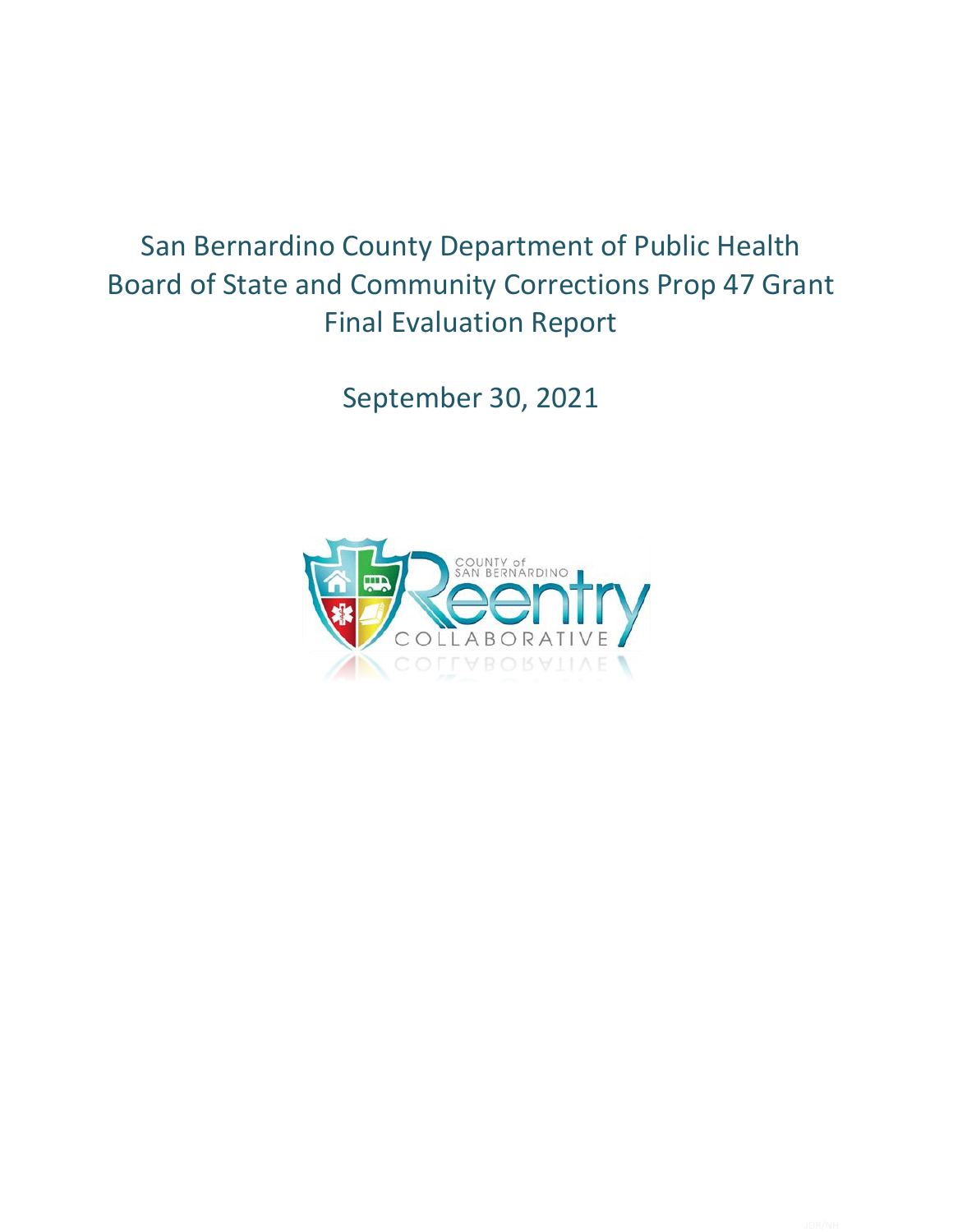

San Bernardino County Department of Public Health Board of State and Community Corrections Proposition 47 Grant Final Evaluation Report September 30, 2021

## **Executive Summary**

This final evaluation report reflects San Bernardino County Department of Public Health's (SBDPH) efforts to combat recidivism among the formerly incarcerated population with substance abuse or mental health challenges. By partnering with community-based service organization in the High Desert region of San Bernardino County, SBDPH was able to provide peer navigation case management and life skills substance and mental health counseling, and transportation services to individuals reentering the community after being incarcerated.

The Prop 47 "SAFE-T Net" program's utilization of the Board of State and Community Corrections (BSCC) grant funding in providing these services worked as intended, despite several challenges associated with recruitment, data collection, state-imposed legislation and restrictions related to the legalization of marijuana and Covid-19, respectively. We are pleased to report peer navigation and life skills counseling goals and objectives were met and that a 43% reduction in recidivism was achieved for SBDPH Life Skills "Completers" during the 38-month program, a decrease that exceeded the 30% expectation set as a goal at the outset of this project.

The evaluation team comes to this conclusion based upon data gathered from multiple data collection sources, information shared during team meetings with SBDPH, and the qualitative and quantitative data reported by the service providers. Qualitatively, we observed the many big and small challenges related to the implementation and deliverance of treatment and program services, yet each of the service providers were truly committed towards achieving success in the best interests of the clients they served. Their deep concern and interest in helping this underserved population that struggles with unmet and competing needs were clearly evident throughout the entirety of the project.

Evaluators witnessed firsthand how service providers worked out differences and adjusted to the challenges for the sake of delivering safe and comprehensive services to the client population. They sought out consensus where necessary and were open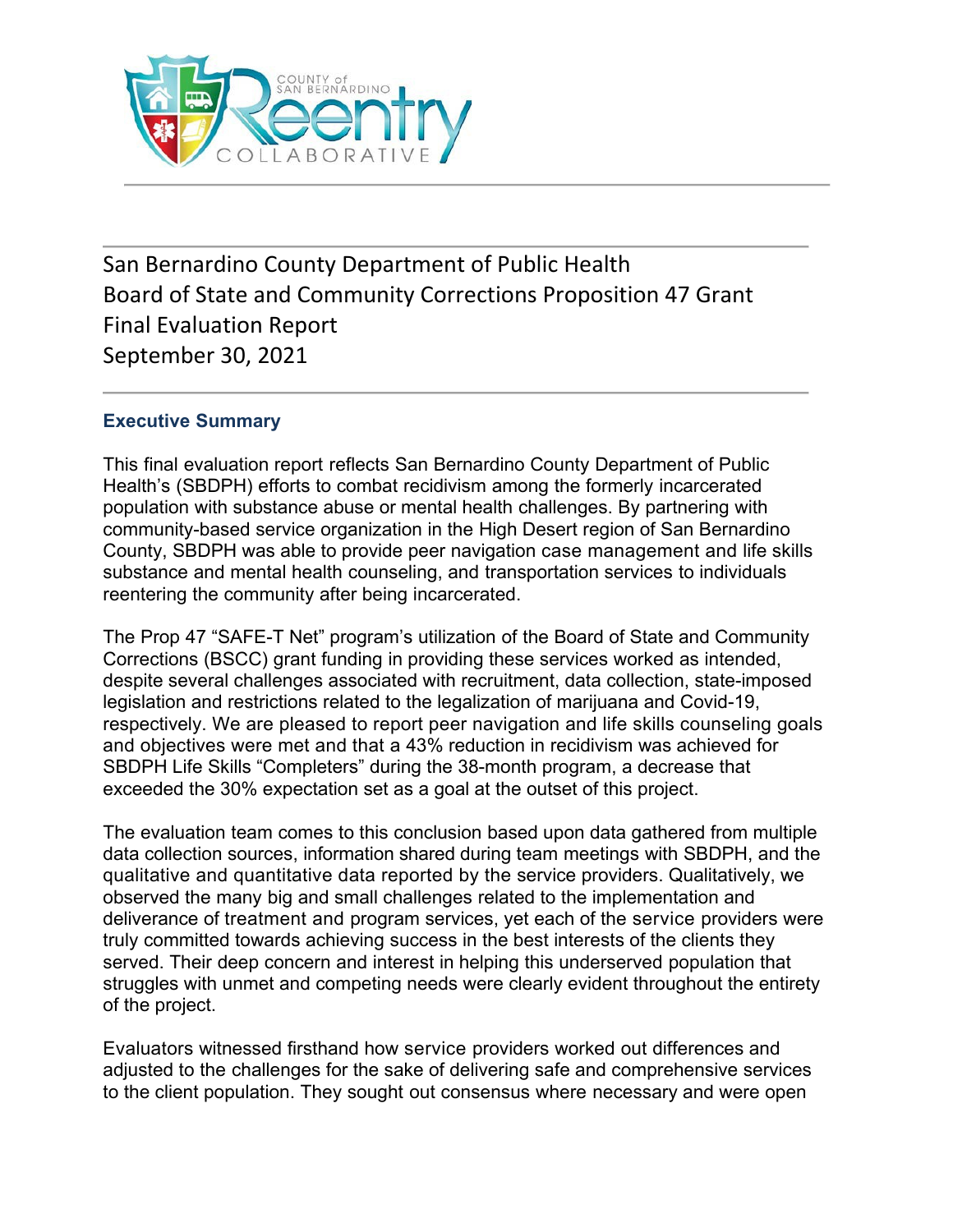

and honest about the obstacles faced and what they could do individually, and in

coordination with the team, to effectively provide the services they were hired to provide. Additionally, at requests of the evaluators, they demonstrated a willingness to make the recommended modifications where change was necessary, without compromising the integrity of the project.

With respect to the evaluators' goals, much has been learned throughout the life cycle of this project, providing insight and guidance, which are critical when delivering a thorough and objective evaluation. In summary, we met our overriding goal of providing a culturally responsive evaluation, making both a qualitative and quantitative

determination about the success of SBDPH's and the service providers' efforts in a way that can better inform San Bernardino County and the State of California residents and officials.

## *Did the project work as intended? If not, explain why*

The Prop 47 SAFE-T Net project worked as intended. The primary objective of this outcome-driven evaluation, beyond providing substance abuse and mental health services to at least 60 clients, was to reduce recidivism among this underserved population. Although the pandemic caused unprecedented disruption in the delivery of services in the second half of the of the program, 217 SBDPH unduplicated clients were served in some capacity, with 61 clients completing at least six Life Skills sessions (which was the goal), and with an overall recidivism rate of 15% among SBDPH Life Skills Completers during the 38-month program.

#### *What were the project accomplishments?*

SBDPH's project accomplishments were as follows:

- 1. Obtained board approval for the grant and effectively completed the RFP process
- 2. Recruited culturally responsive, community-based service providers who worked together, using a team-based approach to accomplish the project's goals and objectives, in spite of recruitment, programmatic, legislation, and Covid-19 restrictions challenges
- 3. Successfully served 217 clients in some capacity, with 61 Completers within the 38 month timeframe and another 96 clients received between one to five counseling sessions or life skills classes
- 4. Experienced a 43% reduction in recidivism among those who completed six SBDPH Life Skills counseling sessions.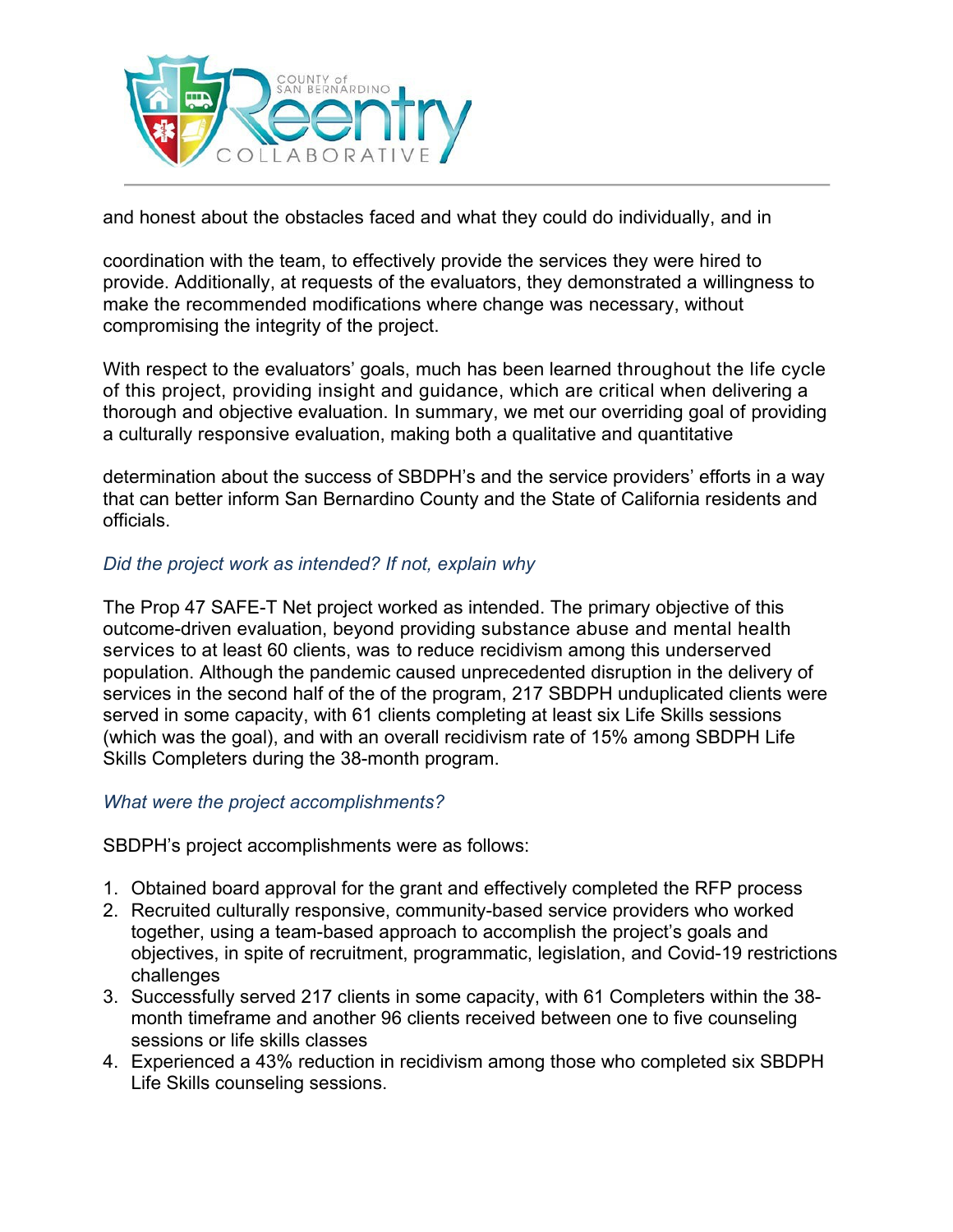

#### *What goals were accomplished?*

As outlined in the original local evaluation plan, the following goals were accomplished through SBDPH's Prop 47 SAFE-T NET project:

- 1. Increased capacity to community-based service providers by providing 65% of the BSCC funding to Abundant Living Family Church High Desert, Life Skills Awareness, and Faith Advisory Council Community Transformation (FACCT). This collaborative effort allowed the providers the opportunity to continue serving this underserved population in a more timely and comprehensive manner. More specifically, it allowed immediate access to treatment options and comprehensive services upon release from prison and removed access barriers usually encountered by this population when navigating the traditional county-level resources, which can be complex and time-consuming.
- 2. Improved and expanded post-release reentry services for this underserved population. These comprehensive services, including case management, service navigation, substance abuse treatment, mental health disorder services, job training skills, employment development, and transportation were provided by the community-based service providers. As a result, 217 SBDPH clients were served in some capacity, 61 SBDPH clients completed at least six Life Skills sessions, and an overall 43% reduction in recidivism for SBDPH Life Skills Completers during the 30 month program.

#### *What problems/barriers were faced and how where they addressed?*

The following problems or barriers were faced during the course of the Prop 47 project:

- 1. The initial funding posed a barrier as the anticipated award amount was decreased, which caused SBDPH to scale down the initial proposed plan, adjusting specific components of the project and staffing.
- 2. Initially, the structure of the grant was challenging because the three different community-based service providers were expected to come together and work collaboratively on a joint project, without any prior knowledge of the providers selected for the project nor working relationships. In the beginning, this was especially challenging because each partner, operating under a different system, was expected to work as a team and deliver seamless care for individuals being released from prison, which came with their own unique challenges as a population. Additionally, HIPAA laws and other policy-driven regulations affected the communication, flow of information, and delivery of services between the providers.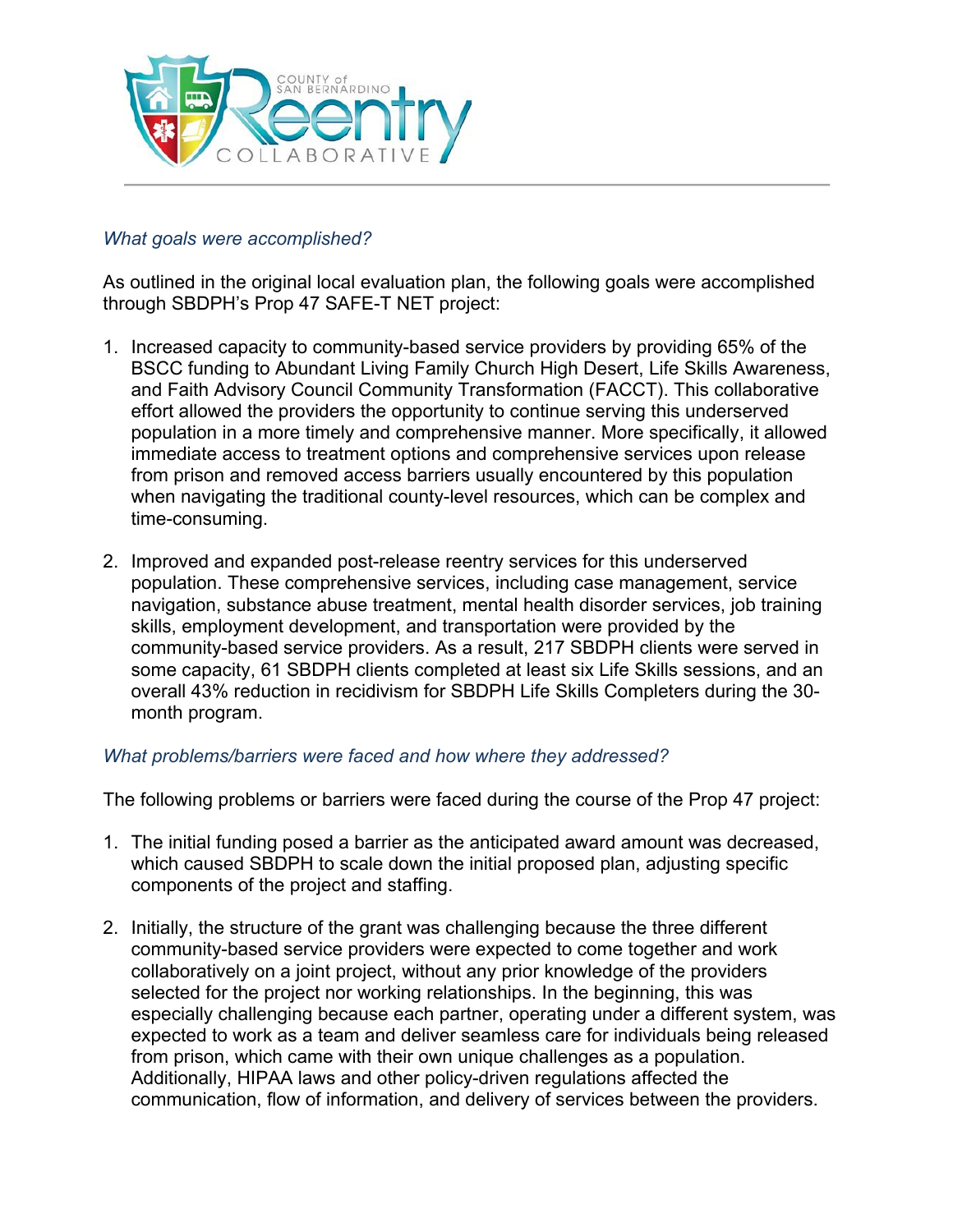

This barrier was addressed and resolved within the first six months of the project. In partnership, SBDPH, community-based service providers Abundant Living, Life Skills Awareness, and FACCT, and the evaluation team from California State University San Bernardino met on a regular basis, throughout the course of the project, to discuss the challenges interfering with the implementation of every component, and identified culturally relevant solutions to ensure the timely delivery of services to the clients being served.

- 3. Client resistance to receiving substance abuse treatment due to marijuana legalization posed a problem to recruitment and retention efforts. This issue was first recognized by the Peer Navigation team and noted below in the Data Collection section of this report.
- 4. The sudden emergence of Covid-19 pandemic and subsequent state and countylevel regulations were major and unprecedented barriers faced in the last year of the project. These barriers made it challenging to provide services across the three service providers, but more importantly, they were extremely challenging for individuals to take advantage of these services. The disrupted services forced providers to modify, and in some case, create new processes and methods for service delivery, which impacted their staffing, budgeting, technology, and ability to delivery services timely and in a safe environment. As mentioned by the service providers, the effects of the pandemic were extremely overwhelming for the client population. Many encountered problems accessing technology, which delayed access to treatment options.

This population traditionally faces competing needs. The pandemic forced them to forgo any interest in self-care treatment outside of staying physically safe. Unfortunately, many of the clients returning to their communities lost the support of family and friends, as well as the traditional support provided at the county and community levels, due to resources being discontinued or unavailable. The Peer Navigation Team reported during the pandemic how arrested individuals were released from prison due to the courts not being in session. This caused many clients to lose interest in treatment services because the incentive had been removed due to the closed courts. In addition, the pandemic severely hampered the ability for all involved parties to regularly meet as they had been doing across the prior two years. To this end, the barriers were addressed in a timely and effective manner to ensure the safety of the clients and all parties involved in this project were not jeopardized, nor the integrity of the project compromised.

#### *What unintended outcomes (positive and negative) were produced?*

An unintended, yet positive outcome produced from this project was the creation and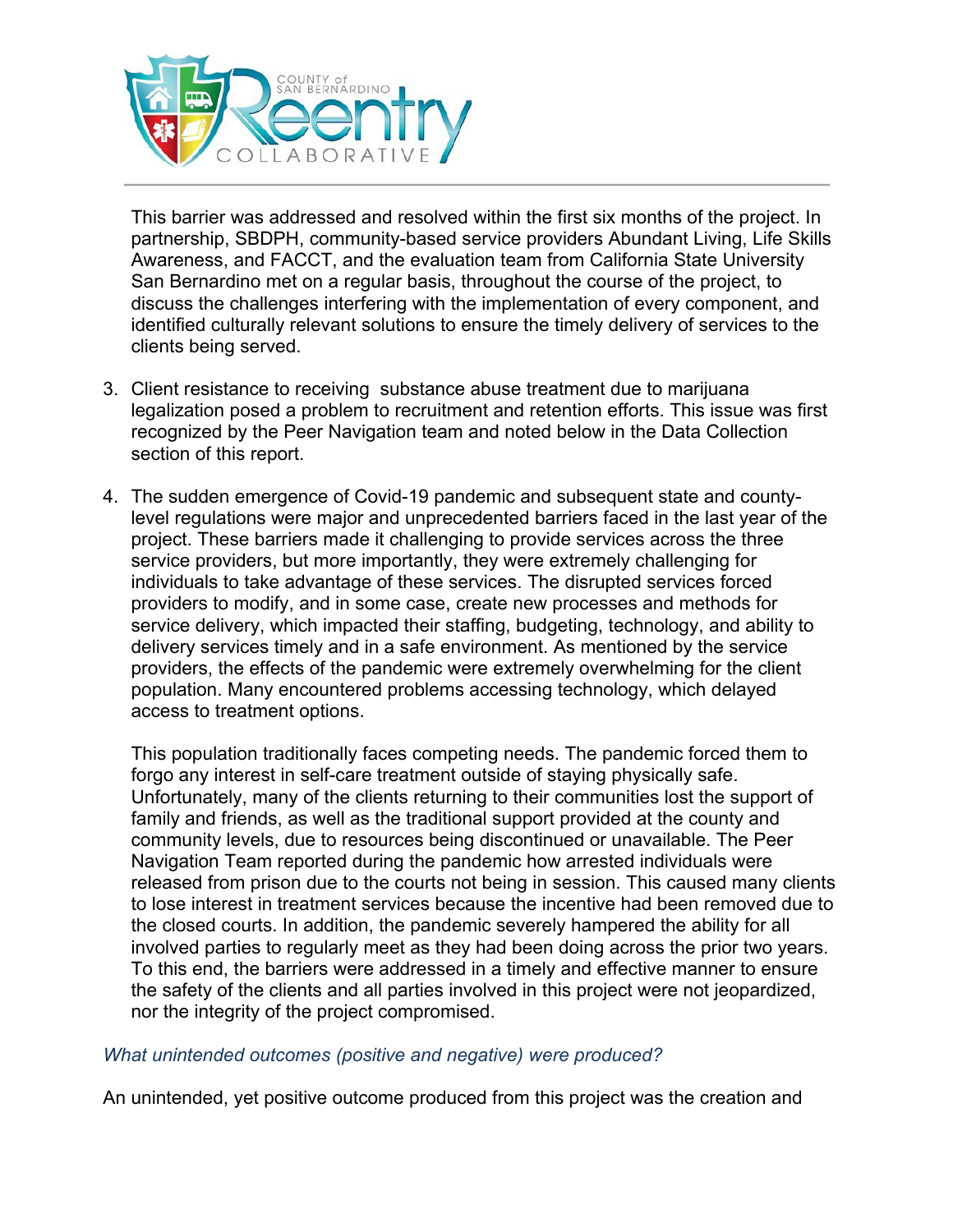

implementation of an online infrastructure used to continue the communication and flow of information between the service providers and delivery of services to the clients during the pandemic. Although challenging for the providers and clients with limited access to technology and/or technical experience, this level of innovation allowed the project to remain in place, while providing much needed services to this underserved population and signals to the creative and dedicated effort of the service providers as professionals aspiring to the highest ideals in serving others.

## *Where there any lessons learned?*

The lesson learned from SBDPH's Prop 47 project are:

- 1. Given the initial challenges experienced by the service providers, a pre-planning phase should be incorporated into the timeline of any future RFPs. Unplanned collaborations take a lot longer to establish with multiple community partners involved. This is particularly true when the identification of collaborative partners is unknown. Furthermore, meeting performance measurements and goals from the initiation of the funding cycle can be negatively impacted.
- 2. In considering the unexpected disruption due to the Covid-19 pandemic, SBDPH and community partners learned the valuable lesson of building a multi-faceted infrastructure to better meet the needs of the population being served, particularly underserved populations. Utilizing both in-person and online options for enrollment and delivery of services. This would increase access to services, while minimizing disruption in the delivery of services. From a grantee's perspective, additional funding allocated to improving technological access and resources warrants consideration for the benefit of all individuals involved in the program.
- 3. A final lesson learned was the need to incorporate more rewards and incentives to increase the level of motivation and participation from the client population. This underserved population experiences a high level of competing needs that interferes with their desire to prioritize self-care in the forms of substance abuse and mental health treatment and services. In our favor, mandatory court sentencing was the main factor motivating our client population to participate and complete the program. Unfortunately, during the pandemic, the enrollment numbers decreased due to many clients losing interest in treatment services because the incentive had been removed due to the closed courts.

## **Project Description**

Central to SBDPH's Prop 47 recidivism reduction efforts have been focused on getting qualifying individuals returning to the community post-incarceration into mental health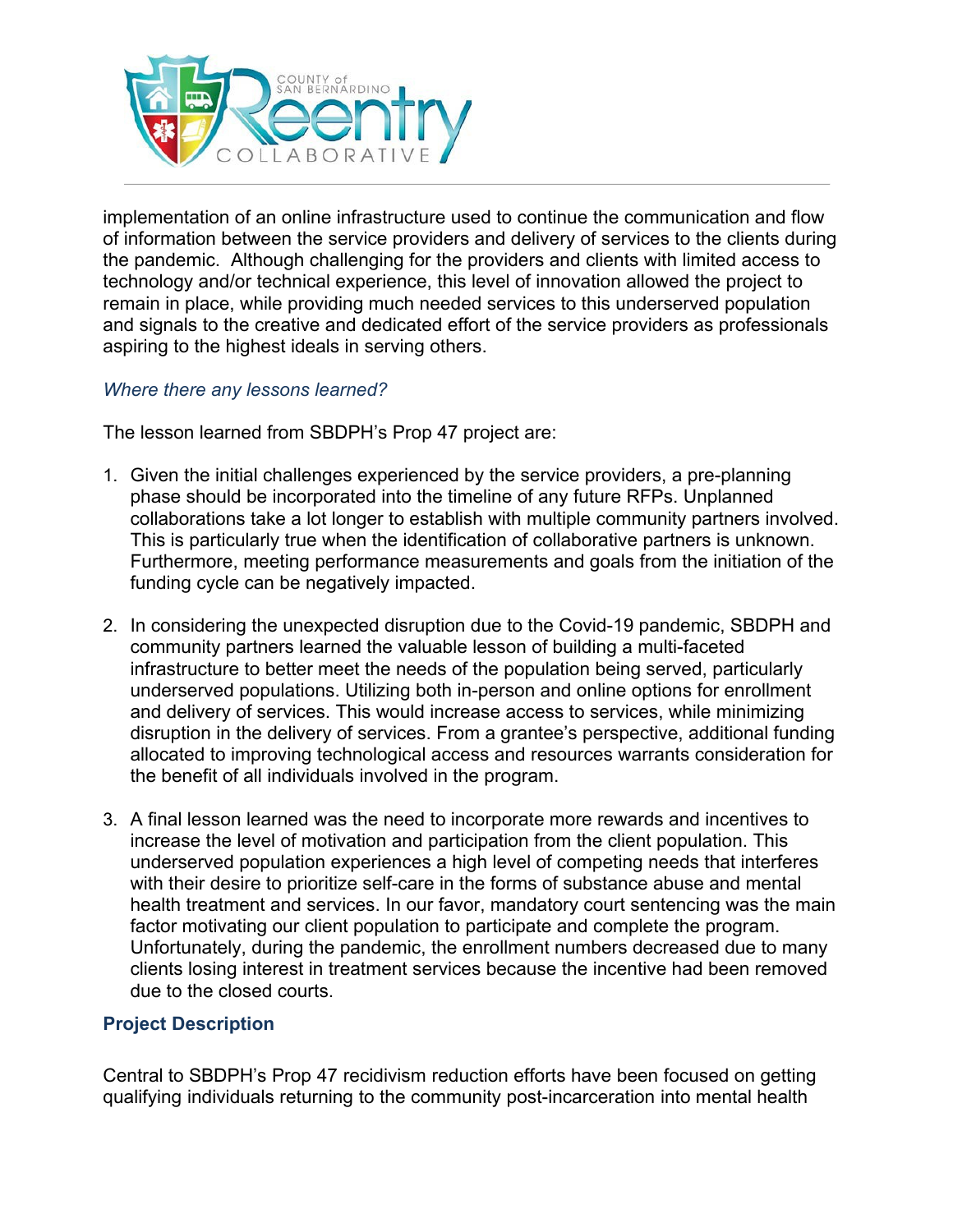

and substance abuse treatment, and job skills programs, while providing transportation to shuttle clients to and from these services. Mental health and substance abuse treatment, jobs skills training, and transportation, are several among a larger cluster of critical factors known to have significant, positive effects on the probability of successful reintegration into the community. With recidivism rates reaching upwards of 70% nationally within the first thirty-six months post-release and San Bernardino County experiencing persistently high recidivism rates, this population of individuals undoubtedly needs more than one form of assistance to be successful in their reintegration. The SBDPH's effort toward this end has been to employ a "Best Practices" framework shown to work in the past in order to help combat recidivism in San Bernardino County.

Specifically, the Prop 47 Reentry project, named SAFE-T Net, sought to reduce high recidivism rates among this underserved population, while offering peer-navigation and case management services substance abuse and mental health disorder services, and transportation. It is expected that unmet needs for this population will be addressed, while reducing the temptation for clients to engage in future criminal activities. Approximately 240 unduplicated clients, all adult men and women, who express an interest, motivation, and a readiness to participate, will be served over the course of the 38-month project.

The SAFE-T Net project's community-based service providers, will provide voluntary, comprehensive, culturally competent, and peer-driven services, which will include:

- 1. **Peer-Navigation Services:** Comprehensive case management and service navigation for 100% of clients, including reentry planning within 60 days of release. Peer-Navigators will meet with clients within the first 24 hours after release to ensure a 'warm hand-off,' coordinate delivery of priority services (e.g., transportation), and conduct initial and follow-up case meetings to review and/or conduct needs and risks assessments. Peer-Navigators will coordinate with other SAFE-T Net reentry providers, and refer clients to services outside of the SAFE-T Net project, as needed. Peer-Navigators will each have a caseload and have weekly contact with their clients. These services will be provided by Abundant Living Family Church High Desert.
- 2. **Substance Abuse and Mental Health Treatment Services:** Individual and group counseling, residential treatment, intensive outpatient treatment, partial hospital programs, medication, and recovery support services will be delivered to 100% of clients and provided by Life Skills Awareness.
	- **Job Skills Training Services:** In addition to substance abuse and mental health services, Life Skills Awareness will also provide job training skills and employment development services to SAFE-T Net clients throughout the 38-month project.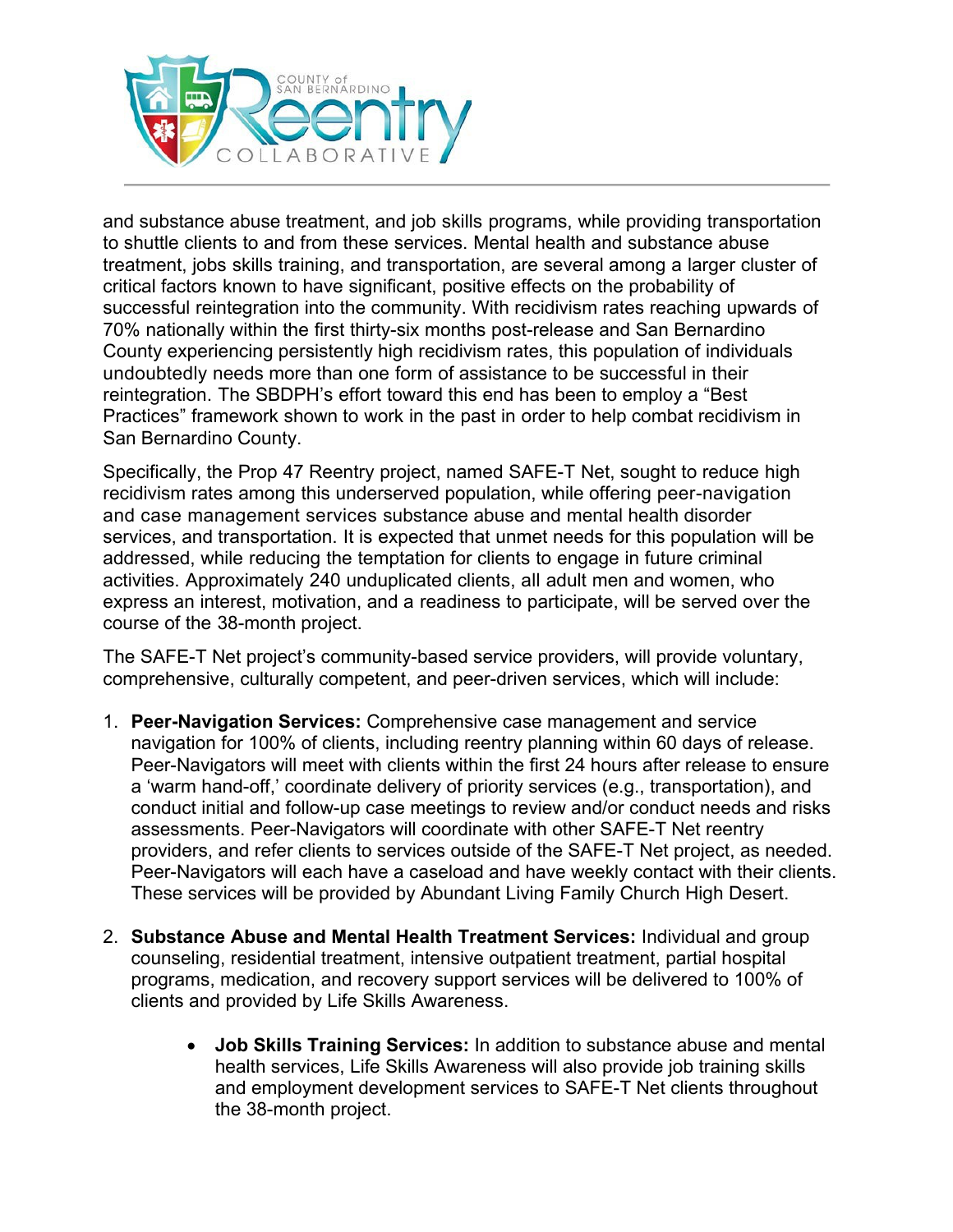

3. **Transportation Services:** Faith Advisory Council Community Transformation will offer round trip transportation services to 100% of clients, to assist in their efforts to engage in programs services and secure employment, including individual and group counseling, residential treatment, intensive outpatient treatment, partial hospital programs, medication, and recovery support services.

The goals for the SAFE-T Net Reentry project are:

1) Increase capacity of SAFE-T Net community-based service providers.

*Objective: Provide ongoing training substance abuse or mental health counseling and other training to increase knowledge, skills, abilities, and support sustainability.*

2) Improve and expand post-release reentry services via the new SAFE-T Net project.

*Objectives: Provide 240 unduplicated adult males and females with substance abuse and mental health disorder treatment and other supportive services and reduce recidivism among participants by 30% from a baseline of 57% by the end of the 38-month program.*

#### **Research Design**

The original research design for this evaluation was based on the objective that the research partners conduct both a Process Evaluation and an Outcome Evaluation as part of the overall evaluation. Process evaluations are employed to determine how well the program worked to the extent to which the program was implemented as designed, and whether the program is accessible and acceptable to its target population (Center for Disease Control, 2018). Process evaluations are useful for detecting problems early on in program implementation and for monitoring programs throughout the duration of their existence. Process measures are those the evaluators used to assess the implementation, delivery, and maintenance of program services. Determining the effectiveness of the provided services is not limited to whether services only reduce repeat offending behavior, but whether the services clients received had any other benefits such as improving mental health or reducing substance abuse. More generally, as part of this evaluation, simply getting people into services and helping them navigate reentry would in the minds of the evaluators be additional evidence of success.

Outcome evaluations are employed to determine whether a program had the intended effects on the target population's behaviors and in determining whether a program is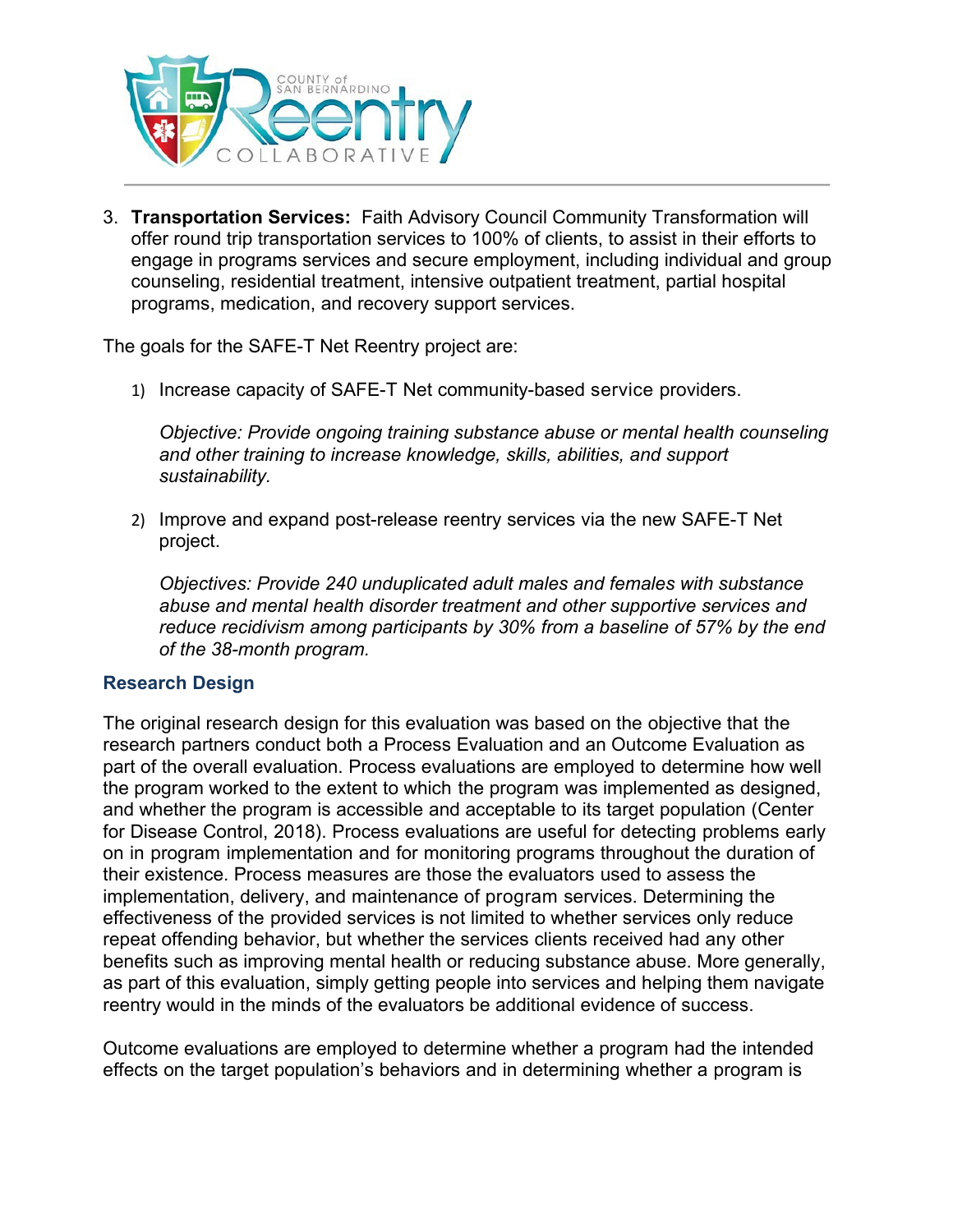

meeting its objectives (Center for Disease Control, 2018). In this undertaking, the primary objective of the outcome evaluation was to determine how successful completion of life skills might have differed among the population of clients who utilized services offered by the SBDPH and secondly, what effects services had in reducing recidivism among this population. Outcome measures are used to determine whether programs were effective in helping change target population behaviors.

The evaluation team relied upon California Penal Code § 6046.1(d) in defining recidivism. The State of California defines recidivism as "a conviction of a new felony or misdemeanor committed within three years of release from custody or committed within three years of placement on supervision for a previous criminal conviction". Based on this definition, violations of probation or parole pursuant to stated conditions that are not criminal do not qualify as recidivism under this definition. Thus, the main recidivism measure will comprise only new crimes as determined by the overall arrest rate of individuals receiving reentry services compared to the overall recidivism rate in San Bernardino County.

## *Process Measures*

- 1. **Peer Navigation Services**: Peer Navigation services were provided by Abundant Living Family Church High Desert. Abundant Living was responsible for contacting individuals returning to the community after release to provide a "warm handoff" for those returning from incarceration. This process was measured in several ways: 1) as a count of new clients contacted and 2) as a count and percentage of new clients enrolled in substance abuse and mental health services.
- 2. **Substance Abuse and Mental Health Treatment Services**: Treatment was delivered by a qualified counseling professional at Life Skills Awareness in Hesperia in the form of Individual or group meetings. According to the plan, each client was eligible to receive six or more sessions and classes. Life Skills Awareness was measured by the total number of individual sessions and group classes that clients received and by how many of those receiving services completed at least six individual or class sessions.
- 3. **Transportation Services**: Transportation was provided to clients by service providers from FACCT to shuttle clients to and from services. Transportation was measured as a count of how many clients utilized transportation services.

#### *Outcome Measures*

1. **Peer Navigation and Life Skills Services Utilization and Completion**: To measure factors that might be associated with differences in accepting peer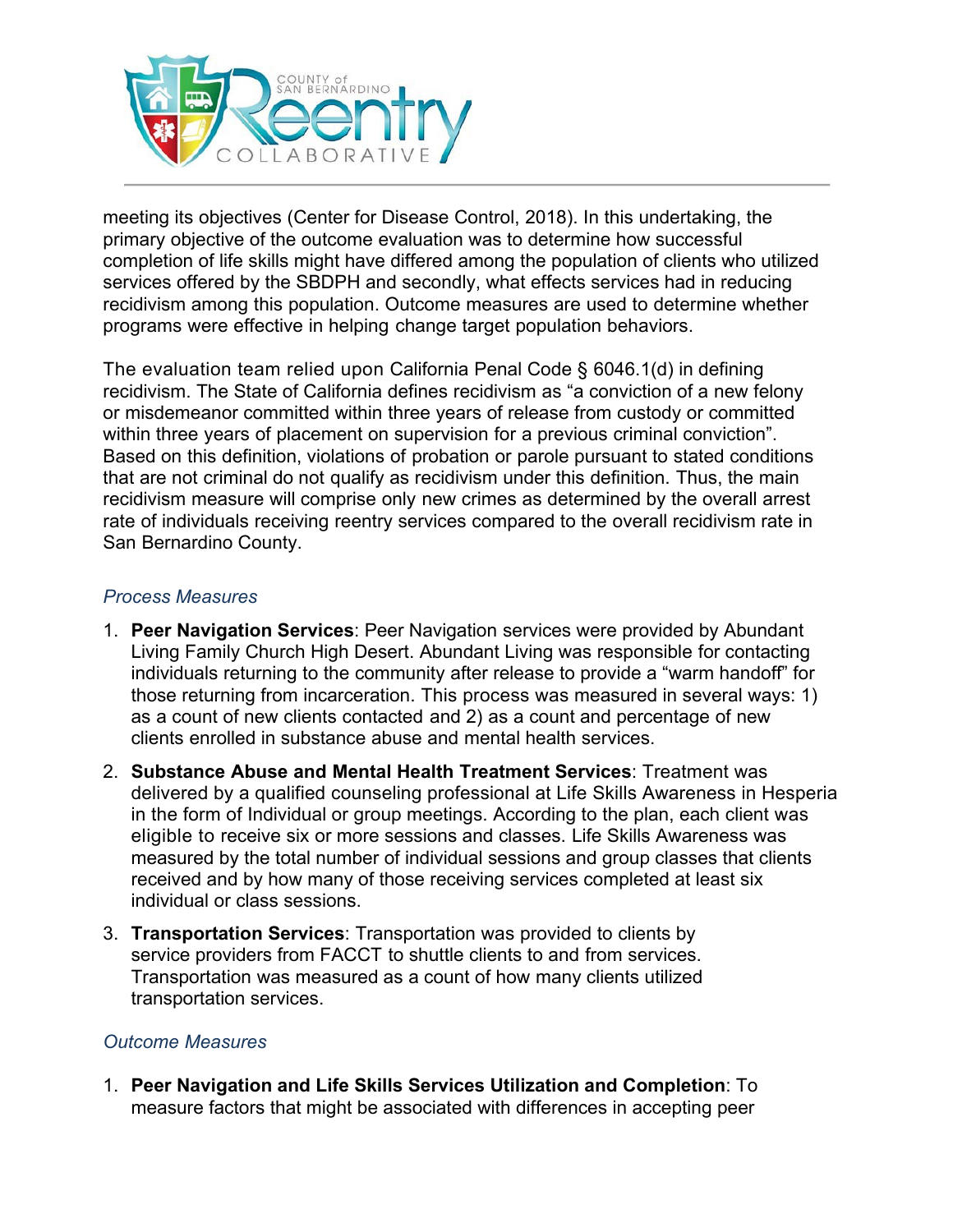

2. navigation assistance and completion of the mental health or substance abuse "life skills" treatment sessions and classes, evaluators utilized demographic data including race and ethnicity, age, and gender of each contact. Evaluators did not have data on the socioeconomic status or educational achievement of clients, or important factors that might further elucidate further understanding of any differences between successful completion of services and barriers to successful completion.

To measure any potential effects, the evaluators employed two different statistical models The first model was a logistic regression predicting a binary outcome in whether demographic factors differed in significantly predicting the completion of six or more sessions or not. In other words if clients successfully completed Life Skills Awareness mental health or substance abuse sessions or not. The second model employed a linear regression statistical model to measure whether demographic characteristics were associated with the number of sessions clients completed. The outcome measure was a continuous variable measured between 0 and 18.

3. **Recidivism:** This project employed the State of California definition of recidivism, defined as a conviction of a new felony or misdemeanor committed within three years of release from custody or committed within three years of placement or supervision for a previous criminal conviction (see PC Sec. 6046.2(d)). To establish the recidivism measure, the initial plan was to obtain individual arrest data through the San Bernardino County Probation or Sheriff Departments over the three-year study period. This would be followed by aggregating the data comparing group differences between those who received services and those who did not as a determinant of recidivism reduction.

Secondly, evaluators would compare the recidivism rate of those who received services to the recidivism rate for San Bernardino County in 2015 that had been calculated in the Jail Utilization Study (MacDonald and O'Connell, 2016). In addition, evaluators located recidivism rates for State of California (California Department of Corrections and Rehabilitation, 2021) and national rates (Alper, Durose, and Markman, 2018) for further comparative purposes. Recidivism was measured as a 0/1 binary variable where zero means "did not recidivate" and 1 means "did recidivate." The primary outcome measure is conceptualized as a key determinant in which to evaluate the effectiveness of SAFE-T Net services in reducing criminal recidivism in San Bernardino County.

#### *Data Collection*

The data collection instruments described below were used to aid in conducting a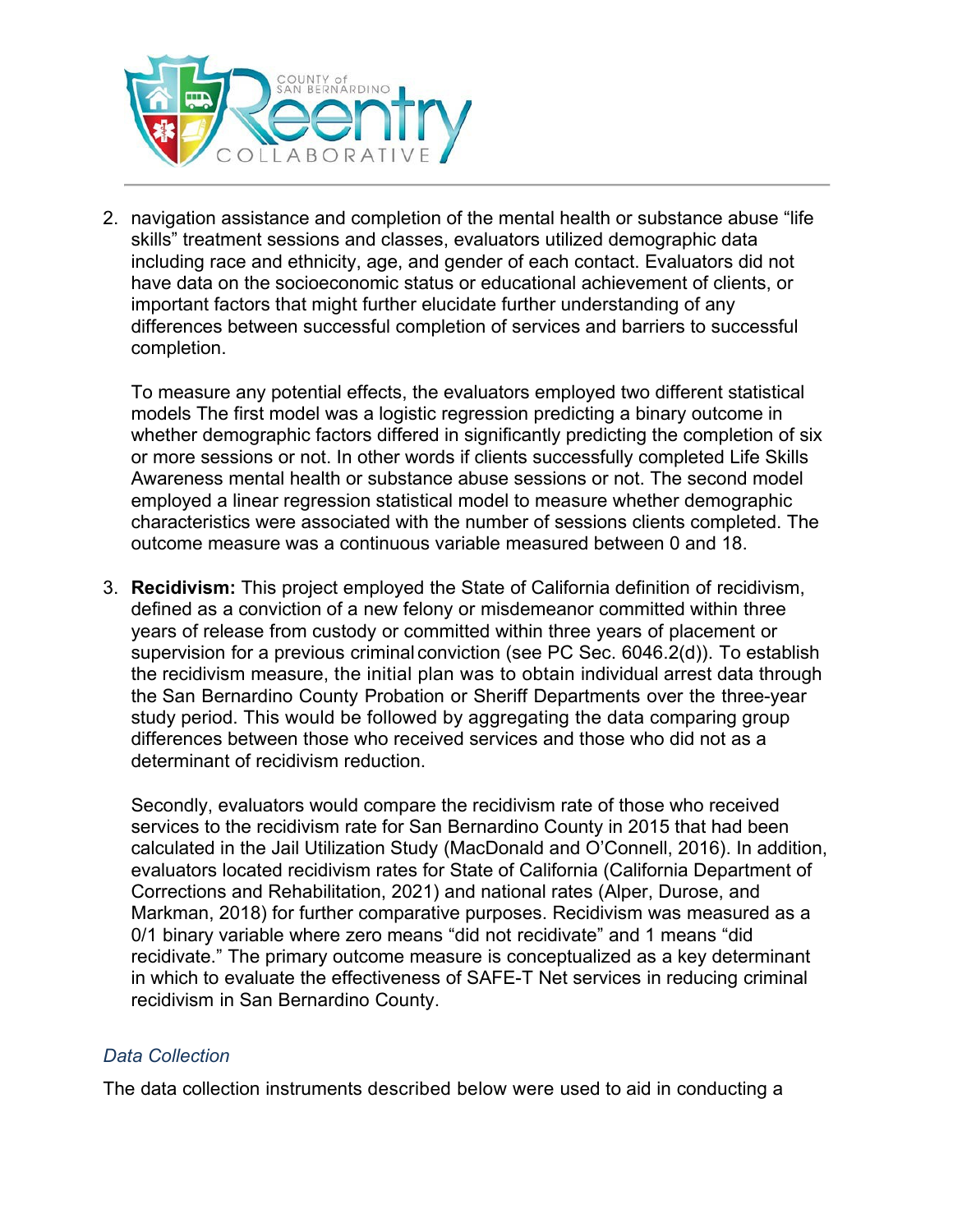

process evaluation of the SAFE-T Net program implementation and execution, and an outcome evaluation analyzing the effects of SAFE-T Net on reducing recidivism.

- 1. **Client Screening Form:** This short assessment was created by the Peer Navigation team to determine whether potential clients were eligible to receive the services.
- 2. **Client Intake Form:** This instrument was tailored to fit the clientele that will use SAFE-T Net community-based reentry services and will provide baseline data in which to analyze recidivism and evaluate the effectiveness of SAFE-T Net services across different client demographics.
- 3. **Client Progress Report:** This instrument was created to monitor the progress of individual clients using SAFE-T Net services. This instrument assisted in understanding: 1) the needs and challenges faced by clients and service providers with regard to using SAFE-T Net reentry services and 2) underlying factors and circumstances that might contribute to individual clients reoffending such as frequency of using services.
- 4. **Proposition 47 Monthly Progress Report:** This instrument is used by service providers who will be required to complete a monthly progress report. The monthly progress report will be comprised of aggregate numbers regarding clients use of each of the three primary provider services (Substance Abuse and Mental Health Counseling, Peer Navigation, and Transportation and Job Skills Training) and can be used in evaluating theeffectiveness of the services and in determining program factors that might be associated with reduction in offending among clients.
- 5. **Qualitative Data Collection**: Qualitative data were provided by the peer navigation and life skills service providers. They served as a reliable voice, providing an indepth perspective of what occurred, what worked, and the challenges faced by the population being served, given their hands-on experience with the clients. This mixed-methodology approach that includes a qualitative component is beneficial in better understanding the challenges both service providers and clients face in providing and using services, respectively.

#### *Data Analysis*

Data Analyses were performed using Microsoft Excel and IBM SPSS software programs. Basic descriptive statistics were analyzed to characterize the overall population and Completers of the program. Bivariate and multivariate analyses were conducted to determine the relationship between process and measures, specifically with regard to analyzing demographic effects on session completion outcomes to determine the effects of the SAFE-T Net program on reducing recidivism among this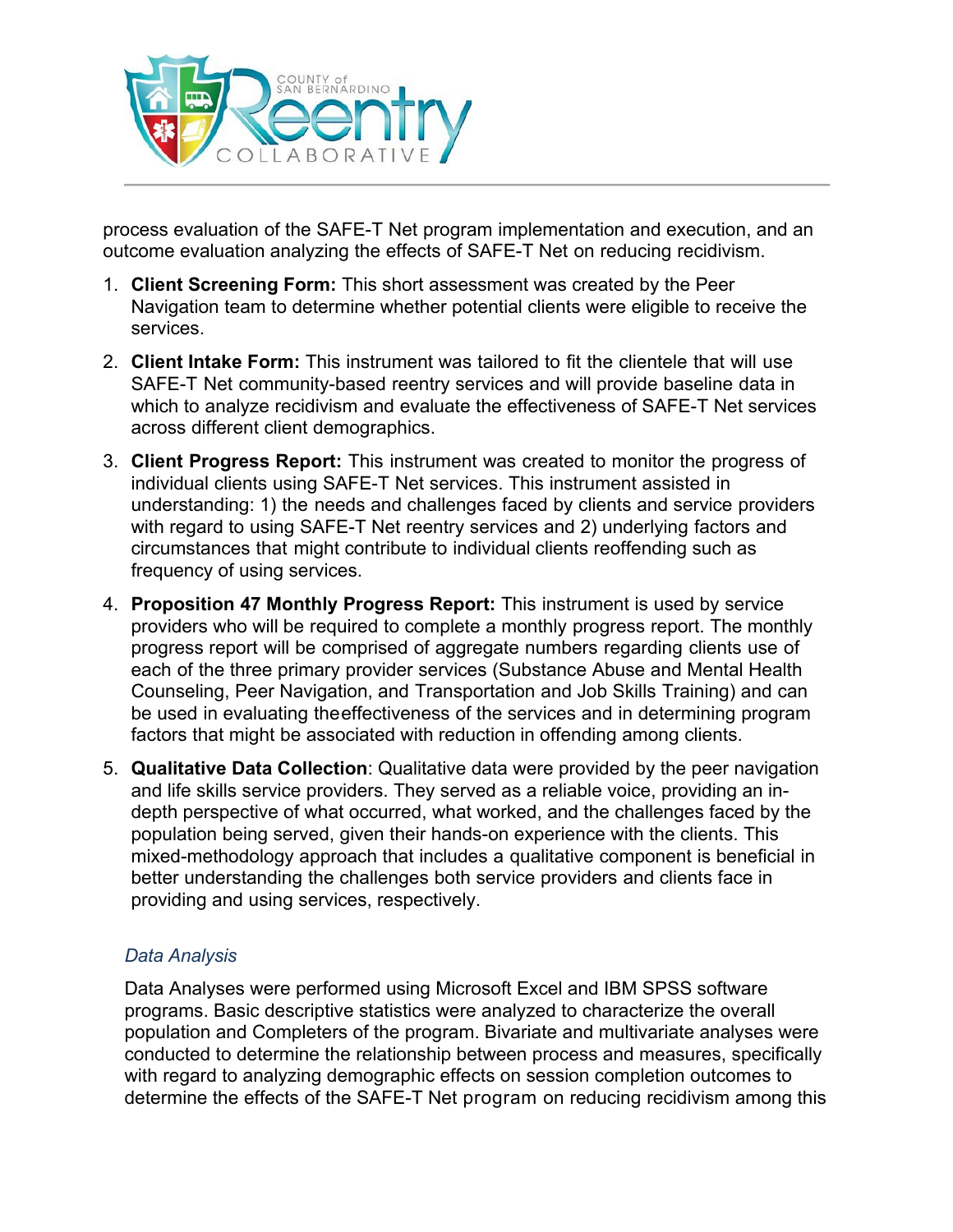

underserved population.

## *Data Collection Challenges and Final Analysis Impact*

In addition to the qualitative data collection challenges noted in the research design section, it is important to note the following modifications/challenges and their potential impact on the final analysis:

- 1. Although not directly linked to a specific data collection tool, the timing of connecting with potential clients, post release, may have affected the enrollment numbers. The Peer Navigation Team noticed potential clients who initially refused services, were following up requesting to enroll in the program. This observation was noted some 90-120 days after the initial contact, and
- 2. A client eligibility form was created by the Abundant Living Peer Navigation team to assess eligibility during the "warm hand-off" process. The most important component of this form was clarifying substance abuse history and marijuana use. The Peer Navigation team noticed potential clients were refusing services and did not connect their marijuana use to abuse, given the legalization of marijuana. This additional data collection tool assisted in streamlining the recruitment process and helped potential clients better understand the purpose and goals of the program, and decide whether they were in need of the services. Additionally, this revelation potentially impacted the number of clients who did not complete the program. These observations were identified and addressed in the early stages of the evaluation, allowing for modifications and adjustments to be made in a timely manner.

#### *Qualitative Outcome Measures*

*Contextual Data*: Qualitative measures are useful for exploring themes and social interactions that are beneficial toward achieving insight into the challenges and processes associated with providing the various SAFE-T Net services. Additionally, inclusion of qualitative data can supplement gaps in quantitative data by giving voice to the knowledge, expertise, and experiences of service providers as they go about serve their clients.

Inclusion of non-numeric data collected through interviews and focus groups with the clients and service providers was originally planned as a way to aid in making determinations about what worked and what did not, and how processes could be improved in the future. However, given the clientele involved and the challenges that such persons face even when there is not an infectious disease pandemic, evaluators were unable to collect qualitative interview data on individual clients as proposed. They thus relied upon the service providers to be a voice for these clients in providing an important qualitative context.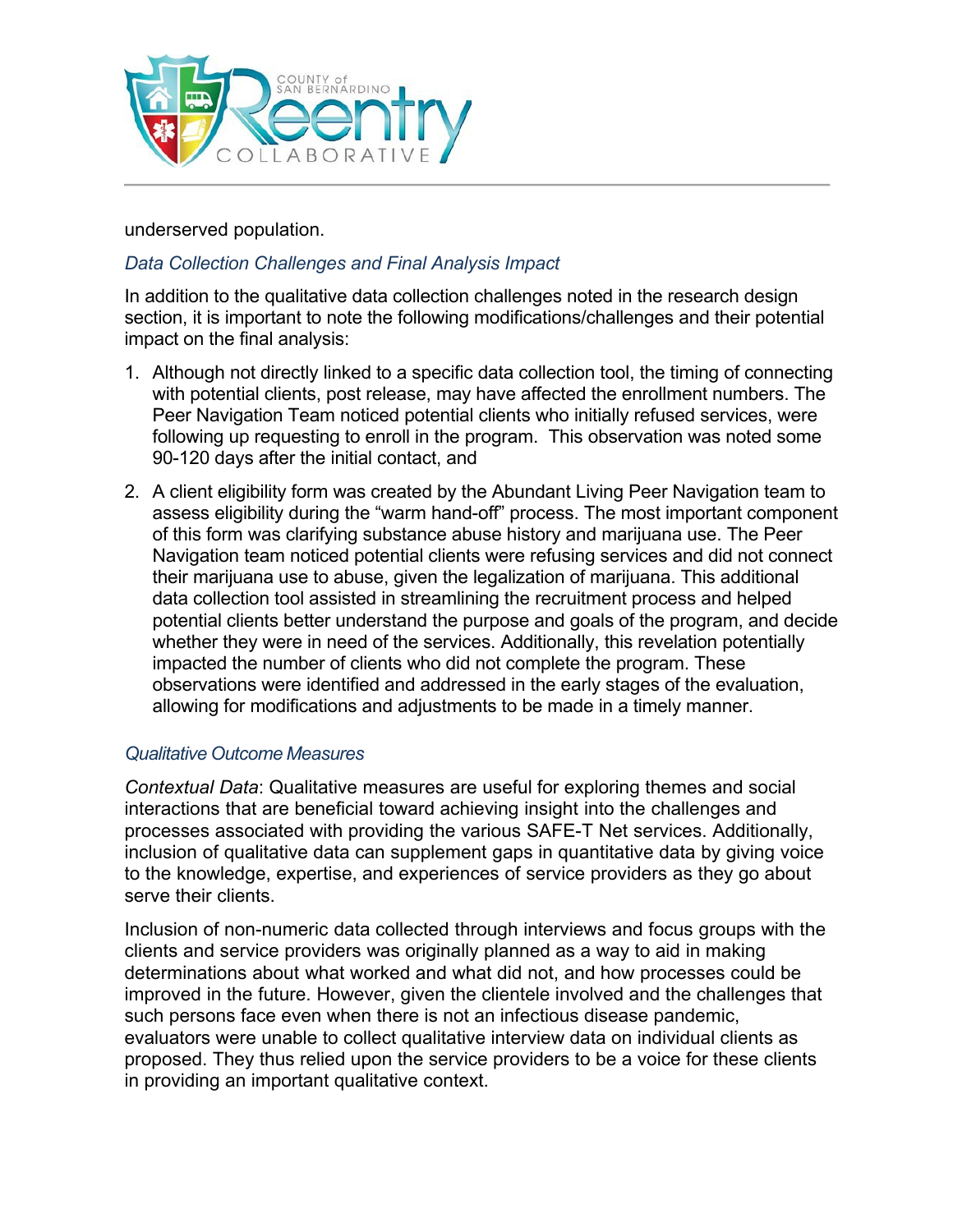

## **Results and Conclusions**

## *Background Demographics on Contacts and Completers*

Table 1 and Figures 1 through 3 below present the demographic data on 217 postincarceration persons managed by Abundant Living as well as data on those who completed mental health or substance abuse services through Life Skills Awareness services, to include the percentage clients who received counseling or took classes and of Completers relative to the overall number of peer navigation contacts.

The goal of San Bernardino County Department of Public Health's Prop 47 SAFE-T Net program was to provide peer navigation case management to approximately 240 unduplicated clients and mental health and substance abuse treatment and other services such as job skills training to a minimum of sixty unduplicated clients returning to society post-incarceration. In keeping with its primary duty of promoting public health and setting public health policy in San Bernardino County, SBDPH's program services were

focused firstly on transitioning formerly incarcerated persons into mental health and substance abuse services with closely associated goal of the Prop 47 grant, to reduce recidivism by at least 30% among the population of clients receiving services.

| 1.211                       |                 |                   |  |  |  |
|-----------------------------|-----------------|-------------------|--|--|--|
| <b>Item</b>                 | <b>Contacts</b> | <b>Completers</b> |  |  |  |
| Gender                      |                 |                   |  |  |  |
| Male                        | 121             | 42 (35%)          |  |  |  |
| Female                      | 34              | 19 (56%)          |  |  |  |
| Age                         |                 |                   |  |  |  |
| 18-24                       | 32              | 10 (31%)          |  |  |  |
| 25-34                       | 87              | 21(24%)           |  |  |  |
| 35-44                       | 59              | 19 (32%)          |  |  |  |
| 45-54                       | 23              | 8 (35%)           |  |  |  |
| 55-Older                    | 13              | 3(23%)            |  |  |  |
| <b>Race &amp; Ethnicity</b> |                 |                   |  |  |  |
| White                       | 56              | 20 (35%)          |  |  |  |
| Black                       | 26              | 10 (38%)          |  |  |  |
| Hispanic                    | 66              | 30 (45%)          |  |  |  |
| Mixed                       | $\mathbf{1}$    | 1 (100%)          |  |  |  |
| No Race/Ethnicity Indicated | 6               | 0(na)             |  |  |  |

Table 1. Demographics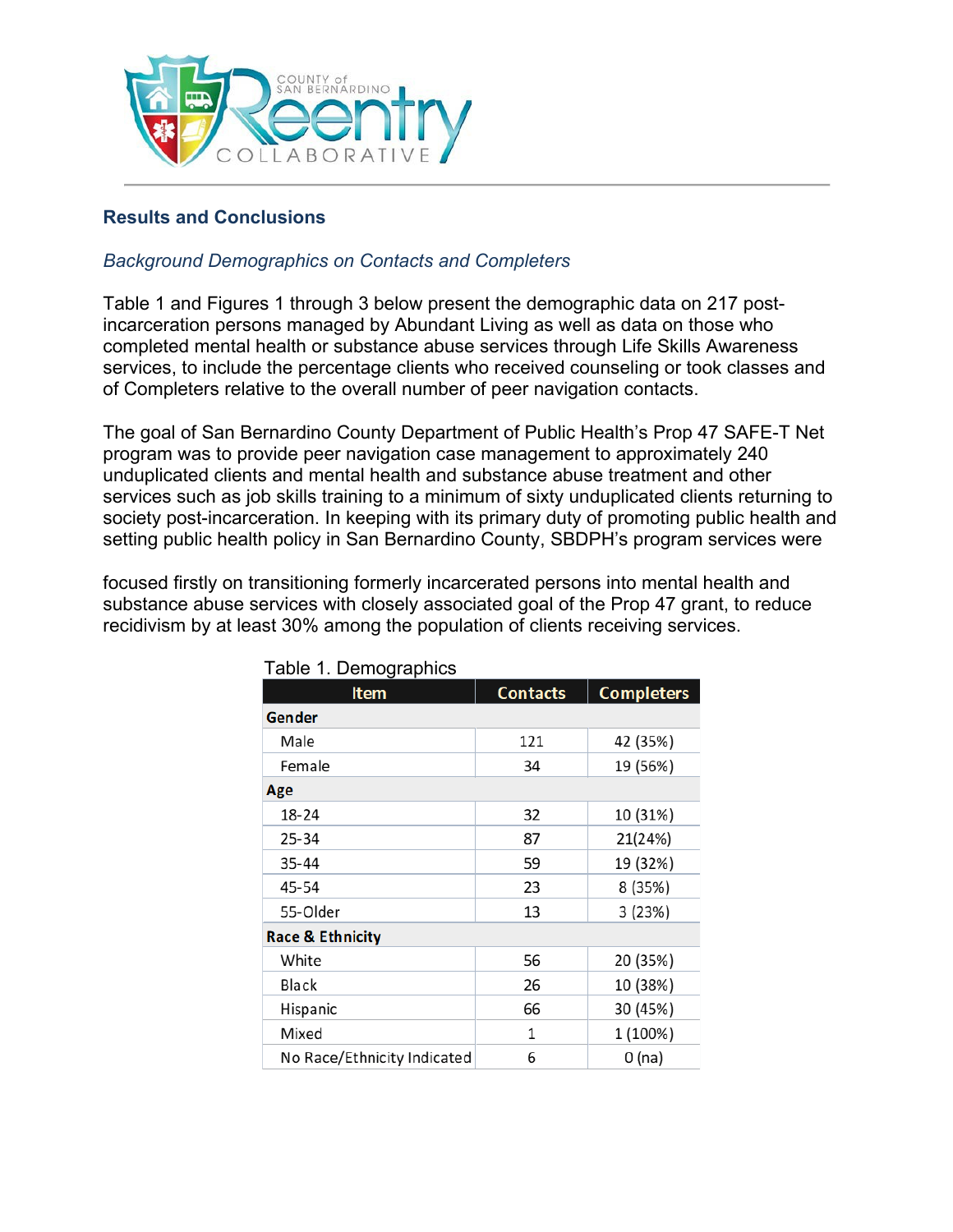



The racial and ethnic demographic composition of the population consisted primarily of Hispanics, blacks, and whites, with several persons who did not identify any race or ethnicity and two who identified as mixed. Percentages in Table 1 are based on the race or ethnicity specific population, not based on a proportion of the entire population. Hispanics comprised the largest number of those contacted at release with 96 (44%) and of Completers at 30 (31%). This was followed by whites with 76 (35%) contacted and 20 (26%) Completers, and blacks with 36 (17%) contacted and 10 (28%) Completers.



#### Figure 2. Age Composition of the Population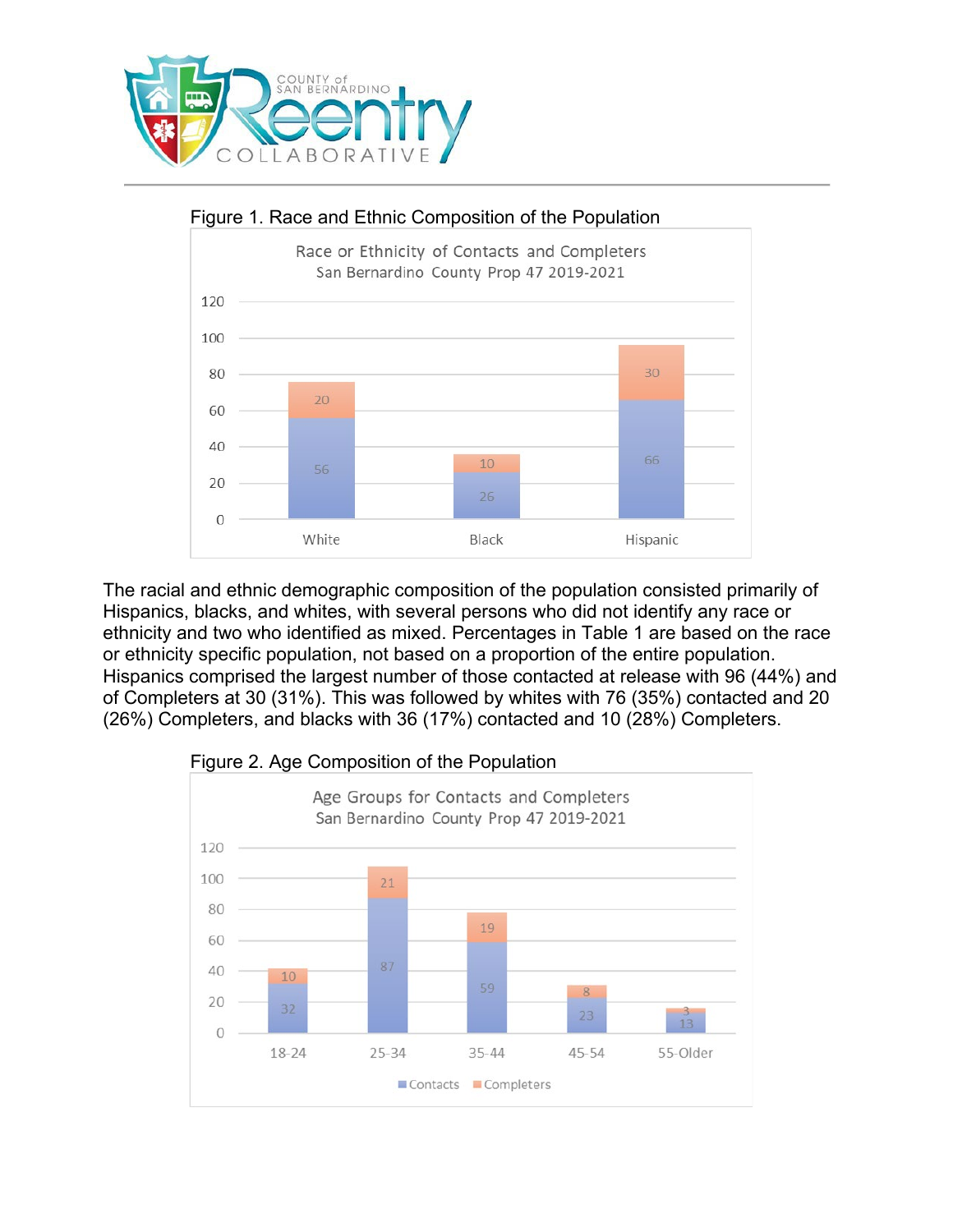

As presented in Figure 2 above, the age range of the overall population spanned from 18-82, with an average of 35 years old. Of the Completers, the average age was 36 years old with the same range as the overall population. This population was like other similar offending populations in skewing younger.



## Figure 3. Gender Composition of the Population

The gender distribution of the population illustrated in Figure 3 above was predominantly male who comprised 163 (75%) of the 217 contacted compared to females at 54 (25%). There were 42 (69%) males who completed six sessions compared to 19 (31%) of females.

Evaluators did not have access to information on contacts or Completers socioeconomic status, educational level or other any other demographic or other characteristic that could be measured for potential differences in recidivism rates. However, nearly every client whether they completed all, none, or some of the sessions, indicated that they required transportation to and from services. This information along with the qualitative information obtained through the peer navigation service provider led evaluators to believe that nearly all of the population of clients contacted during this period came from and returned to the lower socioeconomic strata of society. This indirect observation aligns with prior research and data on incarcerated persons such that low SES status and all that it encompasses presents a formidable barrier to successful reintegration into society after incarceration.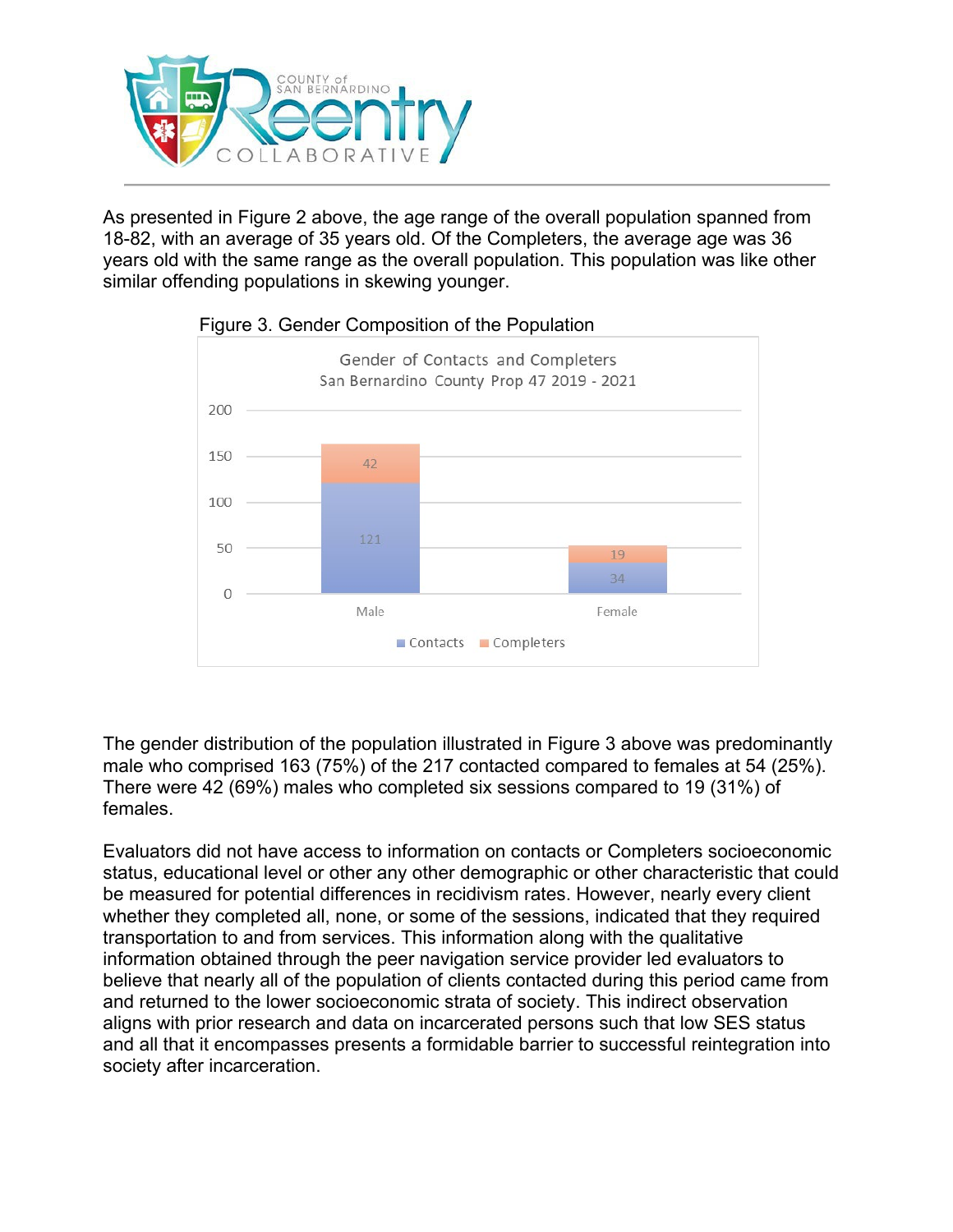

#### Table 2. Peer Navigation and Life Skills Contacts and Completers

| <b>Life Skills Awareness Sessions</b>     | Persons/Sessions (%/avg.) | <b>Total</b> |
|-------------------------------------------|---------------------------|--------------|
| Total Peer Navigation Contacts 2019-2021  | 217 (100%)                | 217          |
| <b>Transportation Services</b>            | 1,382 (100%)              | 1,382        |
| *Completed Six or More Sessions 2019-2021 | 61 (28%)                  | 217          |
| *Completed 6 or more Sessions 2019        | 34 (71%)                  | 136          |
| *Completed 6 or more Sessions 2020        | 26 (71%)                  | 73           |
| *Completed 6 or more Sessions 2021        | 1 (12%)                   | 8            |
| *Completed 11 -18 Sessions                | 11 (7%)                   | 157          |
| *Completed 6-10 Sessions                  | 50 (32%)                  | 157          |
| Completed 1 - 5 Sessions                  | 96 (61%)                  | 157          |
| Completed at least 1 Session              | 157 (72%)                 | 217          |
| Completed 0 Sessions                      | 60 (28%)                  | 217          |
| Number of Sessions Completed 2019         | 387 (4.0 avg.)            | 96           |
| Number of Sessions Completed 2020         | 276 (5.2 avg.)            | 53           |
| Number of Sessions Completed 2021         | 28 (3.5 avg.)             | 8            |
| Total Sessions 2019-2021                  | 230 (avg.)                | 691          |
| Average Number of Sessions per Client     | $4.5$ (avg.)              | na           |
| <b>Total Sessions</b>                     | 691                       | 691          |

*\*Those who completed at least six sessions completed the Life Skills Awareness program*

Table 2 above presents data on Peer Navigation services provided by Abundant Living and substance abuse, mental health, and other services provided by Life Skills Awareness counseling services over the thirty-month observation period from January 2019 through June 2021. The SBDPH's goal was to contact approximately 240 unduplicated persons after release from incarceration, which included meeting with clients after initial contact within 24 hours after release, coordinating the delivery of priority services such as transportation, conducting initial and follow-up case meetings to monitor the needs of each client, and to coordinate with the other SAFE-T net service providers in getting each client into needed services. The second stated goal for this project was to provide a minimum of six "life skills" sessions to a minimum of 60 persons over the observation period. Services ranged from individual mental health and substance abuse counseling to life and job skills classes, and anger management and DUI classes, depending on the needs of the client.

As illustrated in Table 2, the San Bernardino County Department of Public Health contacted 217 unduplicated persons for a warm handoff after release over the observation period, or over 90% of the intended contacts. Of the 217 persons, 157 (72%) attended at least one Life Skills session, with 96 completing between 1 and 5 Life Skills sessions, and 61 (28%), or more than 1 in every 4 persons contacted by Peer Navigation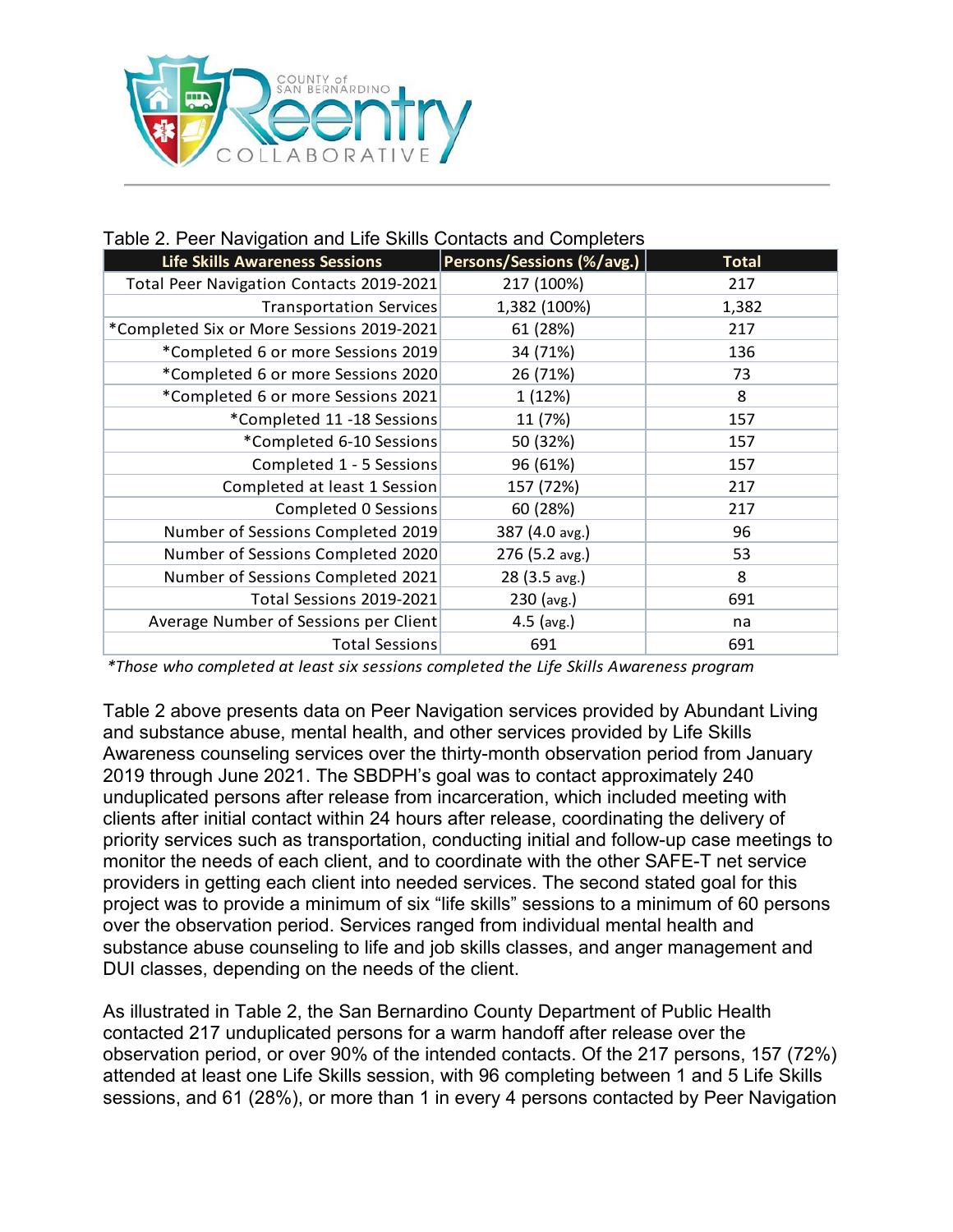

service providers completing at least 6 individual or class sessions, or other training such as jobs skills or anger management. Of the 61 Completers, 35 (57%) completed above the minimum requirement of six sessions, including 14 (18%) who completed 10 or more sessions.

The average number of individual or class sessions for those completing at least six sessions was 8, with one individual completing 18 sessions and 14 clients completing 10 or more sessions. Most completions and contacts occurred within the first two years of the observation period with 34 completions of 135 contacts (25% of contacts, 55% of completions) occurring in 2019, 26 completions of 72 contacts (35% of contacts, 39% of completions) occurring in 2020, and 1 completion out of 8 contacts (12% of contacts, 1% of completions) occurring in 2021. Evaluators conclude that the goal of 240 unduplicated clients set out in the grant proposal was not a hard goal but an approximate number, and therefore reaching over 90% of that number despite the severe challenges presented by the Covid-19 pandemic is a notable achievement, signaling to the perseverance of Abundant Living in providing peer navigation services during an unprecedented situation.

## **Recidivism Analysis**

Well-documented in the academic literature on prison reentry is that those returning to society from prison face numerous barriers to successful reintegration. These are individuals who tend to exist among the lowest socioeconomic strata prior to incarceration, with imprisonment worsening their economic prospects after release. Many of those incarcerated lack portable job skills, and due to their criminal past, are often unemployable (for both legal and non-legal reasons). Likewise, many have drug or alcohol addiction and preexisting health problems, and tend to struggle to find suitable permanent housing and transportation. They also face many challenges in reconnecting to with family and others in the community. Even getting a driver's license or other government issued identification is an obstacle. Last, as a condition of their sentencing or of their release, many face post-incarceration parole or probation periods that while in some ways might help reintegration, the formal social controls expose them to possible violations of their conditions that can lead to their being reincarcerated for conduct that does not involve new law violations.[1](#page-16-0)

The above factors help explain why recidivism rates in the United States remain high (Alper et al., 2018). Research has consistently found that within the first 36 months of release, upwards of two-thirds of persons returning from prison are rearrested for new

<span id="page-16-0"></span><sup>1</sup> Evaluators conducted statistical analysis (binary and linear regression models) to measure the effects of demographic variables to determine whether demographics might explain any differences in course and program completion. Due to the limited background data available and that both models produced no significant results, they were not included in this final evaluation report.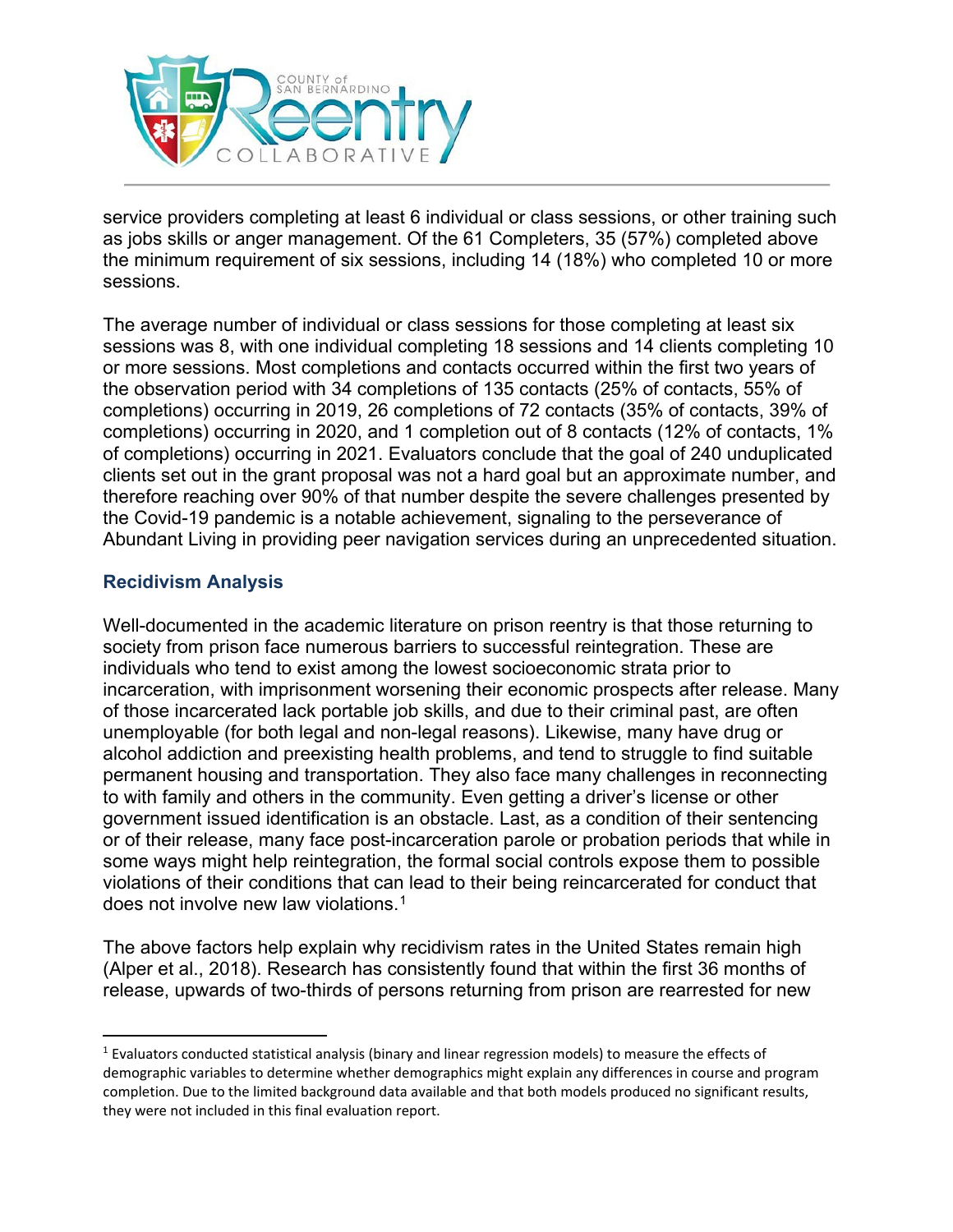

crimes ("front door" arrests) with more being rearrested for probation or parole violations ("side door") (MacDonald and O'Connell, 2016). Recent longer-term studies on recidivism have found that upwards of 80% of all formerly incarcerated offenders in state prisons are arrested at least once after their return (Alper et al., 2018). In California,

recidivism rates are roughly around 68% (as of 2016) for arrests for new crimes (State of California Division of Correctional Policy Research, 2021). According to the Jail Utilization Study on San Bernardino County, the recidivism rate was 58% in the first year after release from jail in 2015 (MacDonald and O'Connell, 2016). While there is still plenty to be learned, it is conventional wisdom that imprisonment itself and the barriers to successful reintegration combine to ensure that the formerly imprisoned will continue to face a high likelihood of rearrest within the first three years after release, with an overwhelming majority being rearrested within eight years after release.

The primary objective with the Prop 47 grant was thus to provide life skills services (e.g. mental health counseling, job skills training and anger management among others) to as many persons as possible with sixty persons over two years not only to serve a population that has many needs, but because successful reintegration means that recidivism rates for formerly incarcerated will decline. As part of evaluating the "success" of the services provided through the Prop 47 grant, a key quantitative metric for most criminal justice intervention efforts, and established by the BSCC, is whether treatment services had any effects in reducing recidivism rates. Insofar as services might have had a role in reducing arrests for new offenses unrelated to parole or probation violations, it would be fair to consider any significant reduction a success. However, in the proposal and in the mid-term report, SBDPH stated goal of a 30% or greater reduction in rearrest remained the benchmark in this final evaluation.

To measure recidivism, the evaluation team relied upon self-reported data collected by the Peer Navigation and Life Skills service providers. These data assisted in measuring success and any reduction in recidivism. Additionally, the evaluation team sought to work with SBDPH and the service providers to obtain contextual qualitative understanding of the obstacles both clients and providers faced. But like many thoughtful aspirations, ours was subject to a reality that imposed upon us several practical limitations in the data collection process. These limitations include challenges relating to obtaining new offending data from the Sheriff's Department specific to every person contacted by the service providers whether they completed a session or not; the emergence of Covid-19 and subsequent regulations from the Governor's office and from SBDPH itself as San Bernardino's public health authority that not only made it tougher to provide services, but it was also more of a challenge for individuals to take advantage of these services. In addition, the pandemic severely hampered the ability for all involved parties to regularly meet as they had been doing across the prior two years.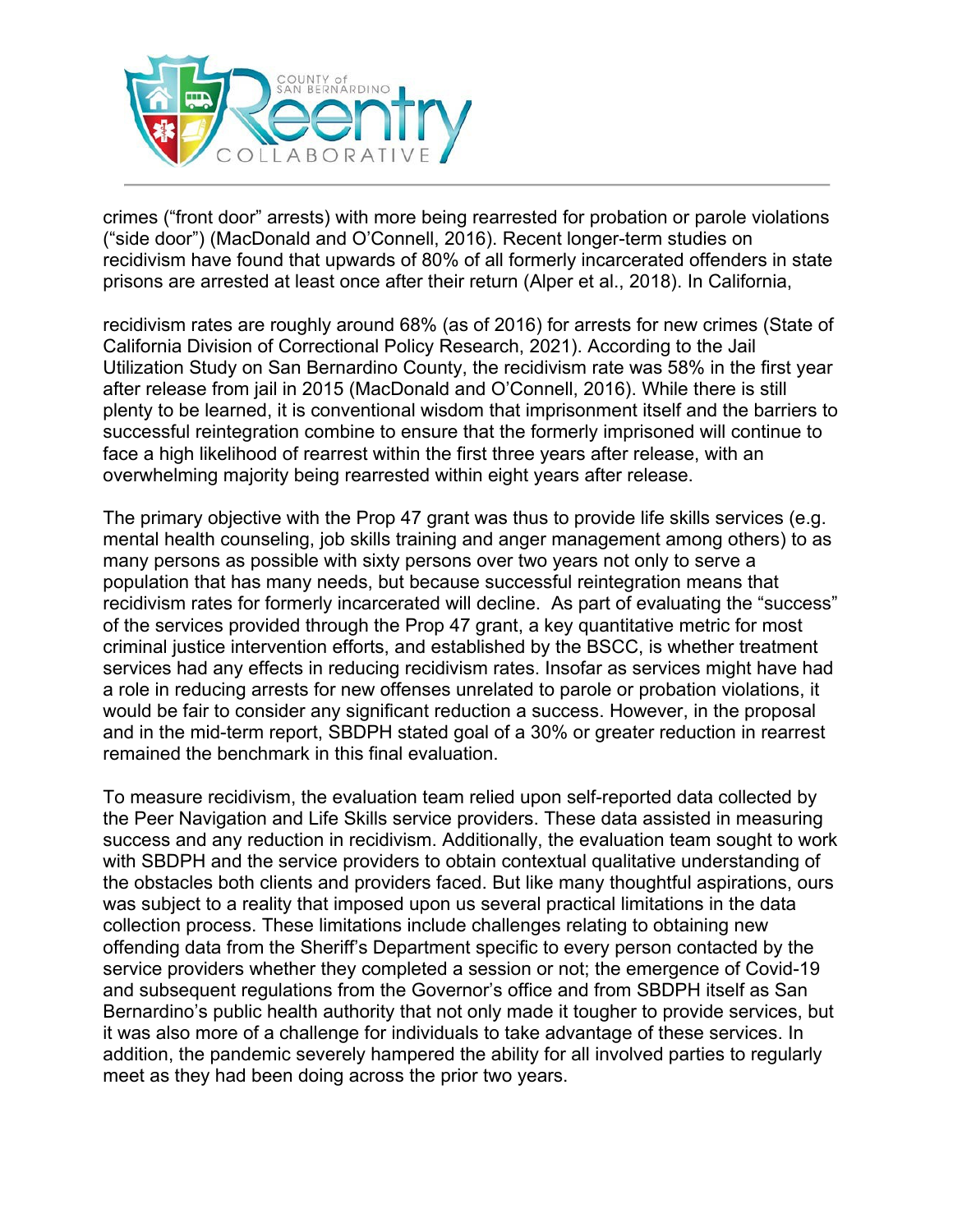

Finally, as previously mentioned, evaluators were unable to collect qualitative interview data on the clients as proposed. Nevertheless, evaluators had several options that could serve as comparison groups, including using State of California and national level recidivism rates, and as mentioned in in grant proposal and the midterm, recidivism rates for San Bernardino County as determined by the San Bernardino County Jail study

(2016) that had found a 58% recidivism rate among jail inmates.

|                                              | <b>Recidivism</b> |             |                   |
|----------------------------------------------|-------------------|-------------|-------------------|
| <b>Population</b>                            | Rate              | <b>Time</b> | <b>Difference</b> |
| SBDPH Life Skills Completers (2021)          | 15%               | 30 months   | na                |
| San Bernardino Jail Utilization Study (2015) | 58%               | 12 months   | 43 (74%)          |
| State of California Recidivism Rates (2016)  | 68%               | 36 months   | 53 (77%)          |
| United States-State Prisons only (2019)      | 67%               | 36 months   | 52 (77%)          |

#### Table 3. Recidivism Rates of SBDPH Completers to Other Populations

*\*Difference compares SBDPH Completers to the other three populations*

As illustrated in Table 3, the reduction in recidivism for SBDPH Life Skills Completers was stark compared to the recidivism rates for the three other populations. According to the statistical data, SBDPH saw a 43% drop in reoffending among those who completed Life Skills training compared to offenders released from the San Bernardino County Jail in 2015. It should be mentioned here that the Jail Study time-period was only 12 months while SBDPH period was 30 months (note that the full grant period was 38 months, but the observation period from first client to last client was 30 months). The difference in rates might have been even larger had the Jail study had a longer time such as there was with the State of California and US rates, which were measured across a 36-month time-period and where the difference was a -77% decrease compared to both populations. Once again, it needs to be mentioned that the limitations of the data do not allow the evaluators to draw any more certain or detailed conclusions. However, we are confident that only 9 Completers were arrested in the 30-month period and that based upon qualitative feedback, many of those Completers felt they benefited from the services. Without better data, we cannot know but it might explain why the SBDPH recidivism numbers not only exceeded expectations, but did so by a considerable margin.

## **Conclusion**

As part of the State of California's broader effort at criminal justice reforms, the SAFE-T Net program initiated by the San Bernardino County Department of Public Health in coordination with service providers in the High Desert Region of San Bernardino County and evaluators from California State University San Bernardino, aspired to help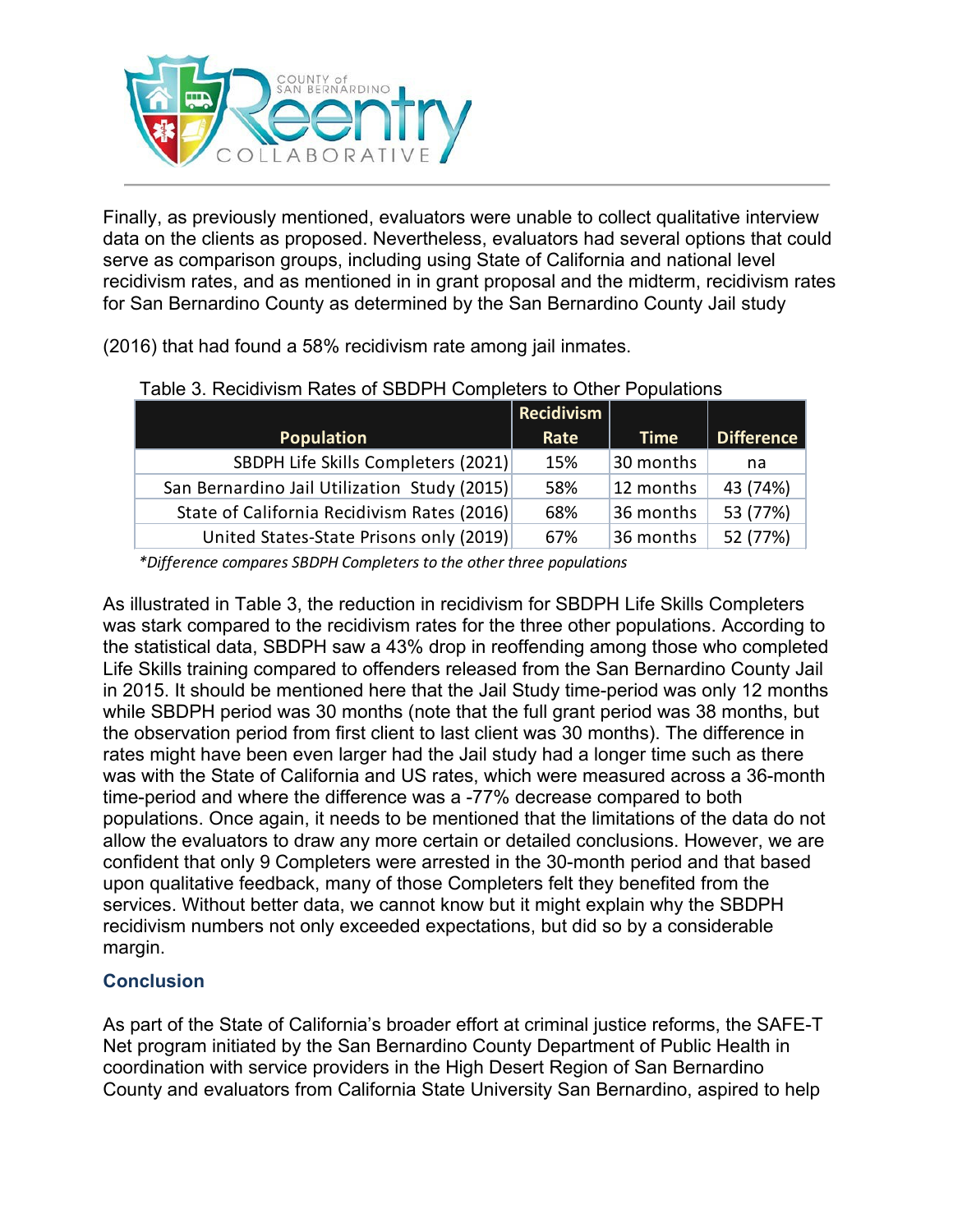

an underserved population of formerly incarcerated offenders navigate their return to society. Each of the service providers were truly committed toward achieving success in the best interests of the clients they served. Their deep concern and interest in helping this underserved population that struggles with unmet and competing needs was clearly evident throughout the entirety of the project.

Evaluators witnessed firsthand how service providers worked out differences and adjusted to the challenges for the sake of delivering safe and comprehensive services to the client population. They sought out consensus where necessary and were open and honest about the obstacles faced and what they could do individually, and in coordination with the team, to effectively provide the services they were hired to provide. Additionally, at requests of the evaluators, they demonstrated a willingness to make the recommended modifications where change was necessary, without compromising the integrity of the project.

With respect to the evaluators' goals, much has been learned throughout the life cycle of this project, providing insight and guidance, which are critical when delivering a thorough and objective evaluation. In summary, the SBDPH SAFE-T Net team met the overriding goal of providing a culturally responsive evaluation. Qualitative evidence revealed service providers commitment to the task of assisting clients in navigating their return to society and providing important mental health, substance abuse, and job skills training.

Quantitative evidence revealed that the SBDPH SAFE-T Net team met its goal of serving approximately 240 unduplicated clients and seeing through that a minimum of 60 clients completed the full program in Life Skills Awareness counseling. Of equal importance is that based on offending data and comparative measurement, the 43-point reduction in recidivism relative to several different recidivism rates that evaluators measured the decrease against provides encouraging potential for future endeavors that focus on both assistance in navigating post-prison release and on substance abuse and mental health treatment.

The effort by all involved in achieving most of the goals set out in the original plan is admiral. As noted in detail above and as captured in a considerable literature on prison reentry and reintegration, the barriers to success are formidable for this population and successfully staying out of jail or prison after returning from incarceration often looks very dim given the persistently high recidivism rates. This undertaking, like the rest of the projects around the state, began without any inkling of what was in store in 2020. As evaluators noted several, despite the massive disruption from Covid-19, the SAFE-T Net team persevered by adapting to sudden changes and emergence of numerous challenges, and again all in service of assisting a particularly disadvantaged population. In summary, while there were plenty difficulties and challenges evaluators observed that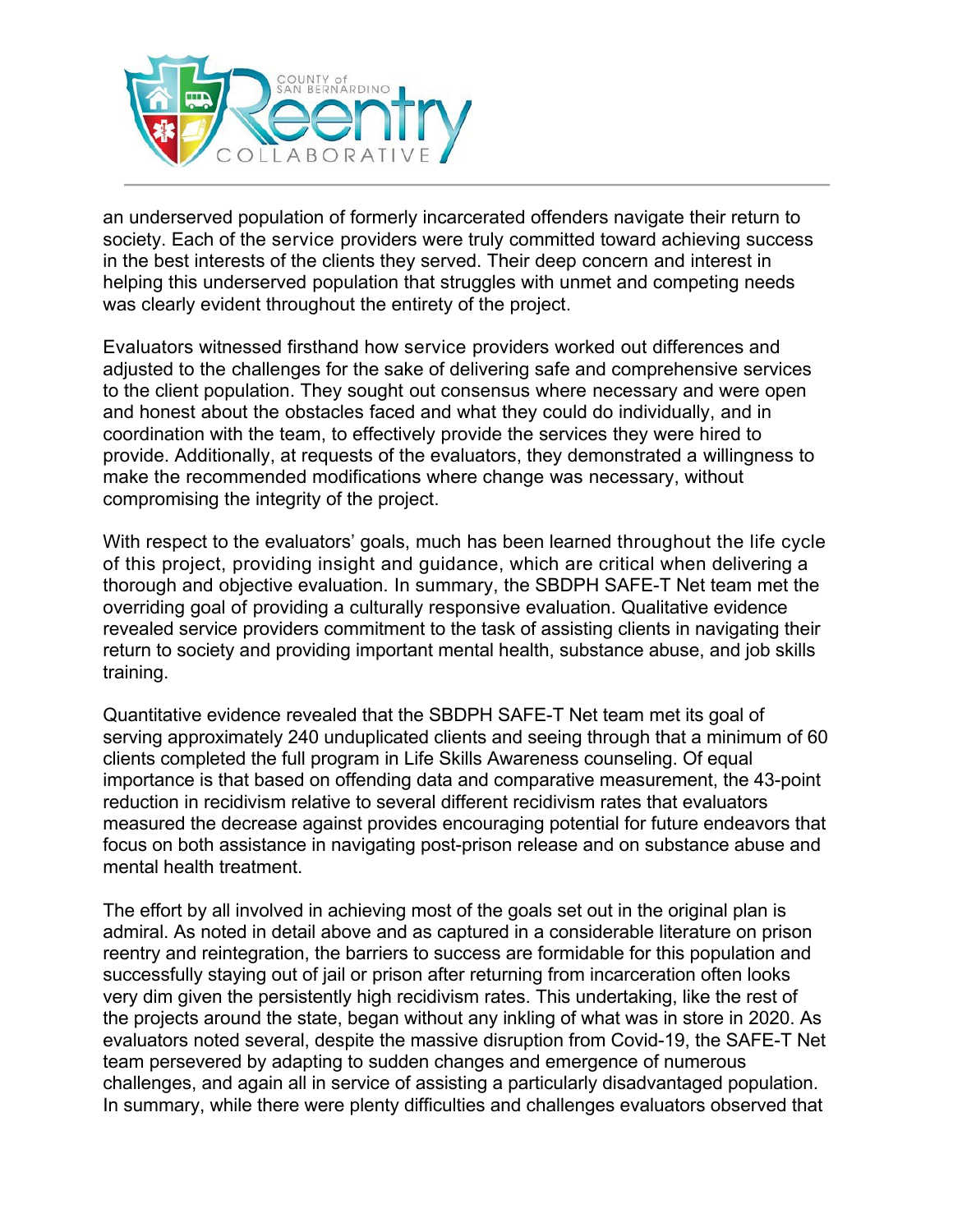

in retrospective consideration could have been improved, they should not detract from the determined effort and successes of the dedicated individuals who collaborated on this important project to successfully serve a vulnerable and disadvantaged population while holding strong to the highest ideals in service of others.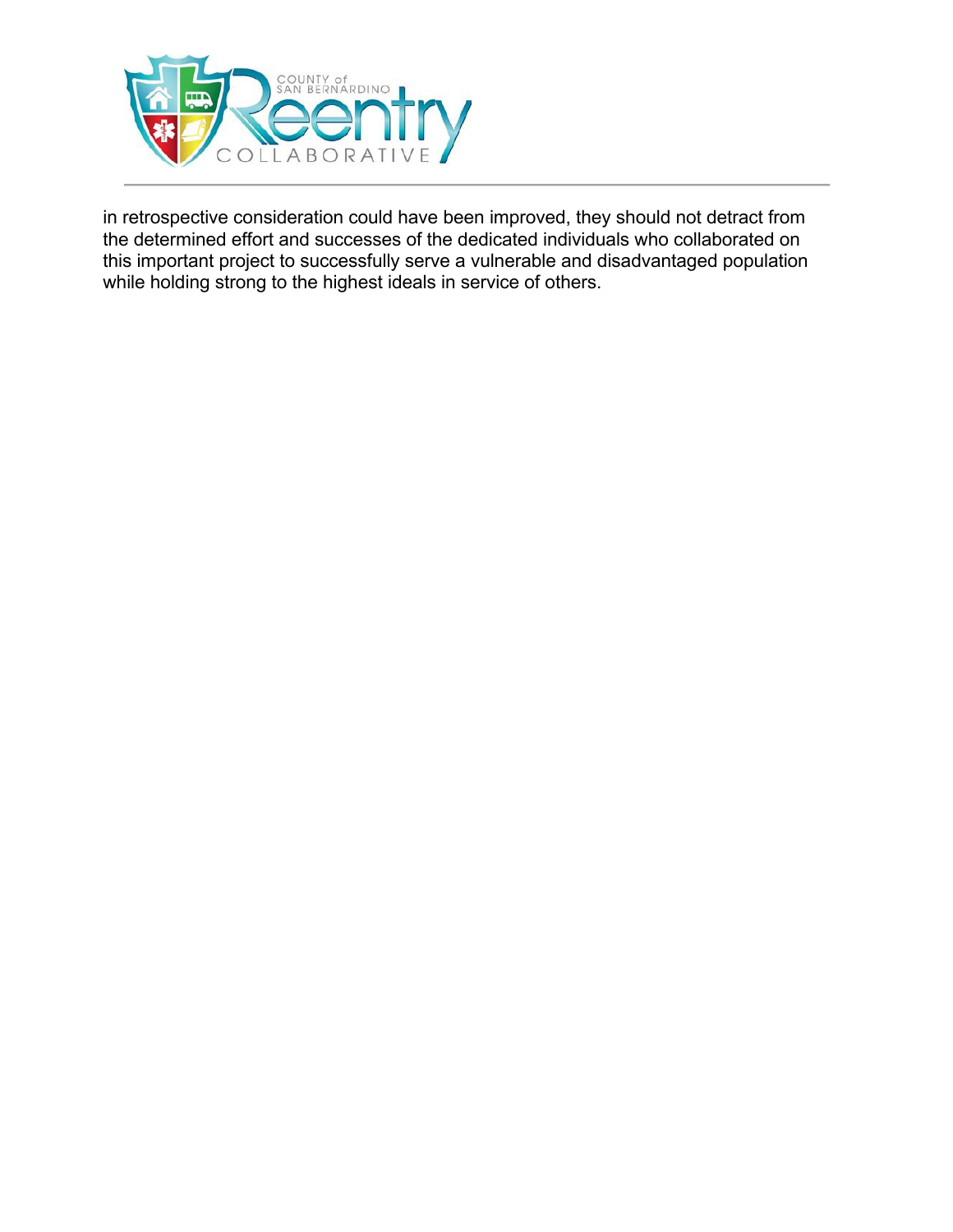

## **References**

- 1. Alper, M., Durose, M, and Markman, J. (2018). *Special Report: 2018 Update on Prisoner Recidivism: A 9-Year Follow-up Period (2005- 2014). U.S. Department*. U.S. Department of Justice, Office of Justice Programs, Bureau of Justice Statistics, May 2018.
- 2. FindLaw for Legal Professionals (2018). California Code, Penal Code PEN § 6046.1[.http://codes.findlaw.com/ca/penal-code/pen-sect-](http://codes.findlaw.com/ca/penal-code/pen-sect-6046-1.html.)[6046-1.html.](http://codes.findlaw.com/ca/penal-code/pen-sect-6046-1.html.)
- 3. MacDonald, S., and O'Connell, K. (2016). California Forward. *Justice System Change InitiativeSan Bernardino County Jail Utilization Report.*
- 4. San Bernardino County Reentry Collaborative (SBCRC) (2014). Strategic Plan. Funded by a grant from the U.S. Department of Justice, Second Chance Act Adult Offender Reentry PlanningGrant Program (2011).
- 5. State of California Division of Correctional Policy Research (2021). Internal Oversight Office of Research Recidivism Report for Offenders Released from the California. Department Of Corrections and Rehabilitation In Fiscal Year 2015-16 (2021).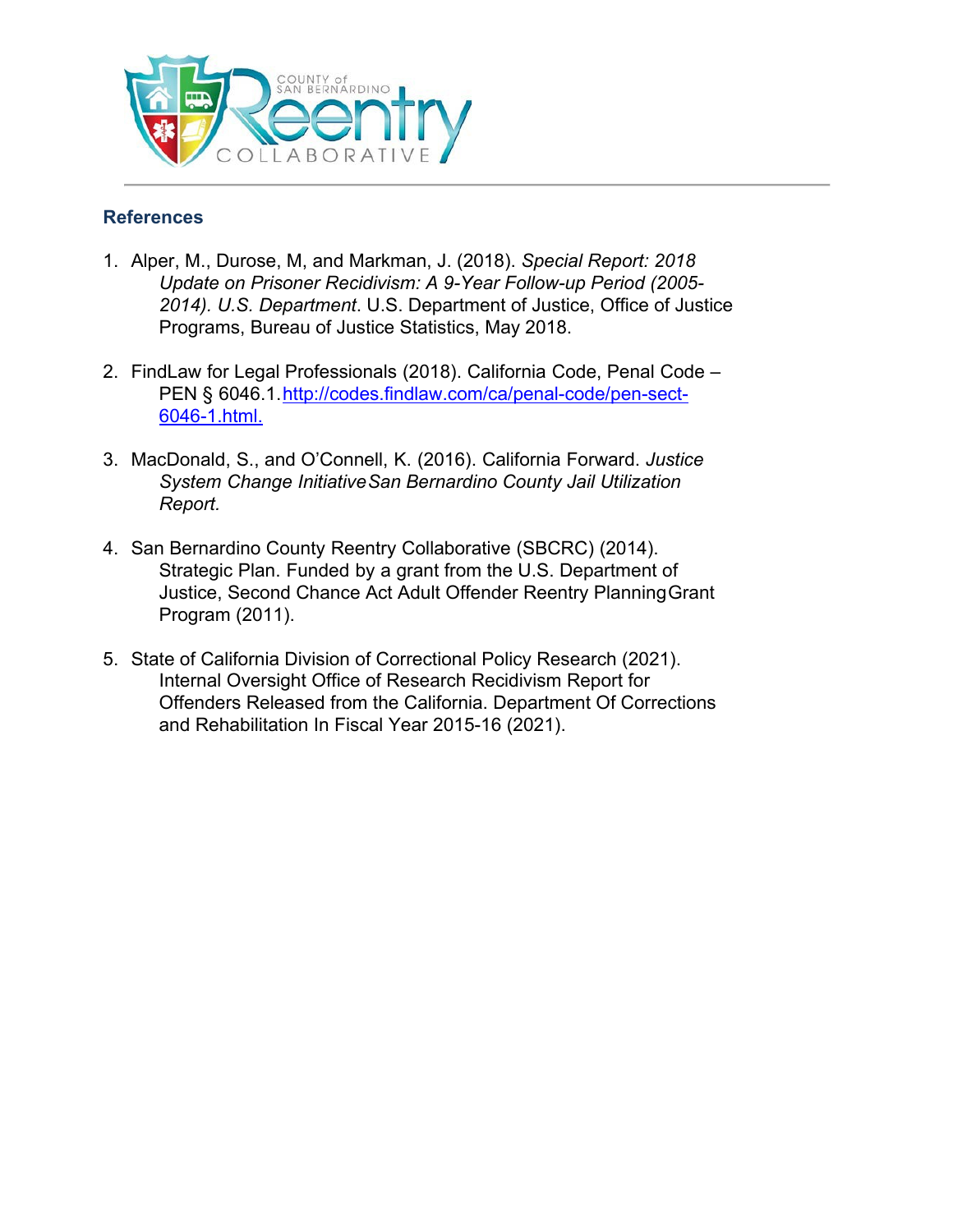

## **Client Success Story:**

A female client, addicted to substances, was very thankful for the services she received at Abundant Living Family Church High Desert and Life Skills Awareness. She shared how eager she was to begin her classes on 4/9/2020, along with her boyfriend. She stated although they were the only participants in the class, it was more intense, but she very appreciative. She texted one of the Peer Navigation team members on 4/17/2020, sharing she was 17 days sober and was so proud of herself.

She consistently attended her classes without fail. The next week, she texted one of the Peer Navigation team members to let me know that she and her boyfriend could not attend their classes scheduled for the week due to their job. She shared that although she needed money, her sobriety came first--that was the moment the Peer Navigation team member noticed a change in the client. Instead of taking the easy route of selling drugs, she decided to make a better decision. We are proud to report that she and her boyfriend finished their classes and were extremely happy they graduated. On June 1, she texted one of the Peer Navigation team members and shared she was 62 days sober, and couldn't help but thank the program for their services--someone being there for them during this process.